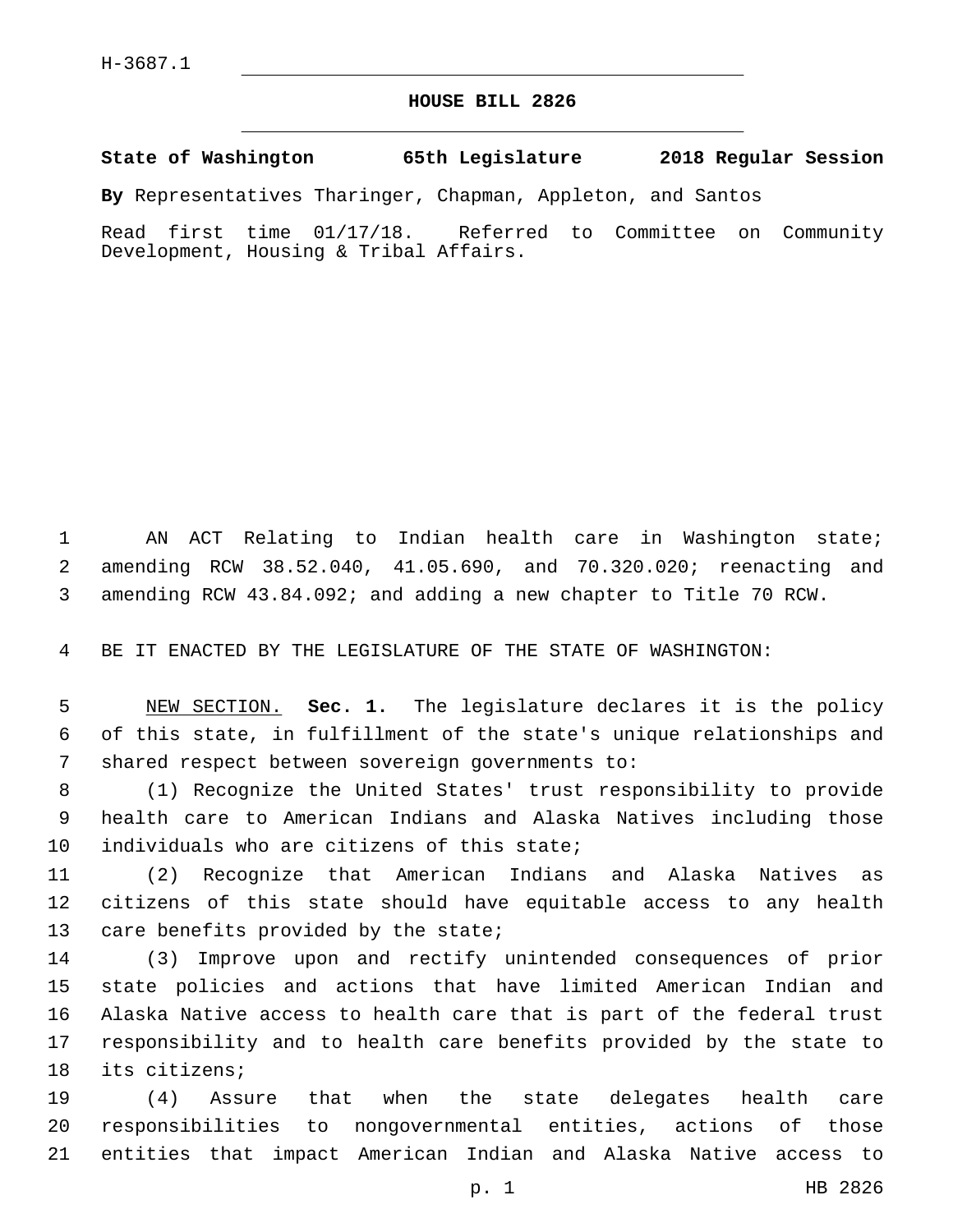health care are consistent with maintaining the federal trust responsibility to provide health care to American Indians and Alaska Natives and consistent with the policies contained in this section;

 (5) Assure that the state and tribes work in a government-to- government relationship to provide quality health care for all tribal members;6

 (6) Require that implementation of this chapter and all actions under this chapter are carried out with active and meaningful consultation with tribes and conference with urban Indian health programs in accordance with the national policy of Indian self-11 determination;

 (7) Assure the highest possible health status for American Indians and Alaska Natives by providing resources necessary to effect 14 that policy;

 (8) Raise the health status of American Indians and Alaska Natives to at least the levels set forth in the goals contained within the federal healthy people 2020 initiative or successor 18 objectives;

 (9) Assure maximum American Indian and Alaska Native participation in the direction of health care services so as to render the persons administering such services more responsive to the needs and desires of American Indian and Alaskan Native individuals 23 and communities; and

 (10) Assure that savings realized by the state for services which are received through an Indian health service facility whether operated by the Indian health service or by an Indian tribe or tribal organization pursuant to 42 U.S.C. Sec. 1396d (b), are reinvested back into the Indian health care delivery system within the state as 29 provided in section 11 of this act.

 NEW SECTION. **Sec. 2.** The definitions in this section apply throughout this chapter unless the context clearly requires otherwise.

 (1) "American Indian" or "Alaska Native" means any individual who is: (a) A member of a federally recognized tribe; or (b) eligible for 35 the Indian health service.

 (2) "American Indian health commission for Washington state" means a Washington nonprofit corporation wholly controlled by the tribes and urban Indian health programs in the state.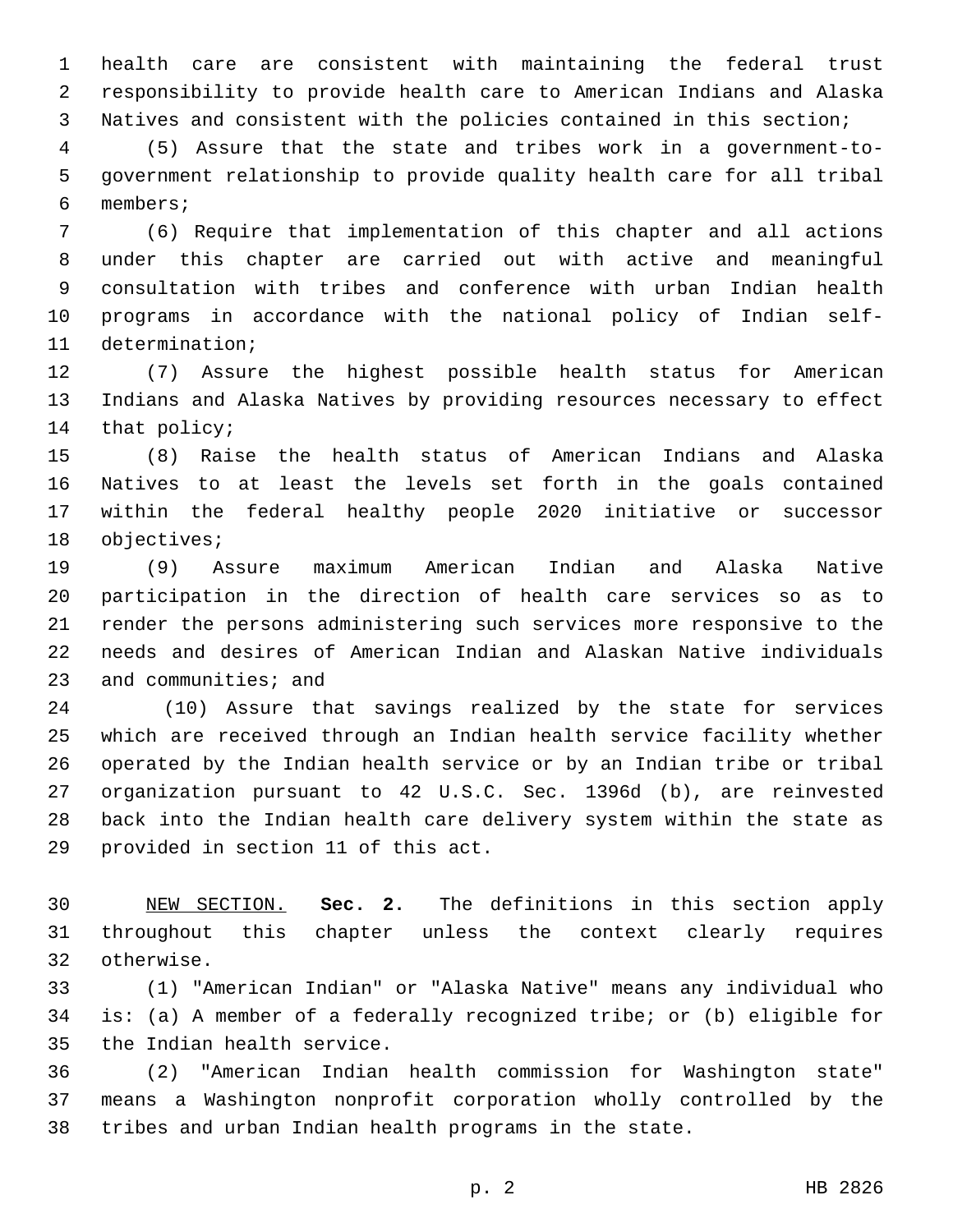(3) "Authority" means the health care authority as the single 2 state medicaid agency.

 (4) "Community health aide" means a health care worker certified by a community health aide program of the Indian health service or an Indian tribe or tribal organization consistent with the requirements of 25 U.S.C. Sec. 1616 who can perform a wide range of duties within the worker's scope of certified practice in health programs of an Indian tribe or tribal organization to improve access to quality care for American Indians and Alaska Natives and their families and 10 communities.

 (5) "Fee-for-service" means the state's medicaid program for which payments are made under the state plan in accordance with the 13 fee-for-service payment methodology.

 (6) "Indian health care provider" means a health care program operated by the Indian health service or by an Indian tribe, tribal organization, or urban Indian organization as those terms are defined 17 in 25 U.S.C. Sec. 1603.

 (7) "Indian health service" means a federal agency within the United States department of health and human services.

 (8) "Indian tribe" or "tribe" means any Indian tribe, band, nation, or other organized group or community, including any Alaska Native village or group or regional or village corporation as defined in or established pursuant to the Alaska Native claims settlement act (43 U.S.C. Sec. 1601 et seq.) which is recognized as eligible for the special programs and services provided by the United States to 26 Indians because of their status as Indians.

 (9) "Medicaid managed care entity" means a managed care entity as defined in 42 U.S.C. Sec. 1396u-2 (a)(1)(B).28

 (10) "Traditional healing services" means culturally appropriate healing methods developed and practiced by generations of tribal healers who apply methods for physical, mental, and emotional healing. The array of practices provided by traditional healers must be in accordance with an individual tribe's established and accepted 34 traditional healing practices.

 (11) "Tribal organization" has the meaning set forth in 25 U.S.C. 36 Sec. 5304.

 (12) "Urban Indian" means any individual who resides in an urban center and is: (a) A member of a tribe terminated since 1940 and those tribes recognized now or in the future by the state in which they reside, or who is a descendant, in the first or second degree,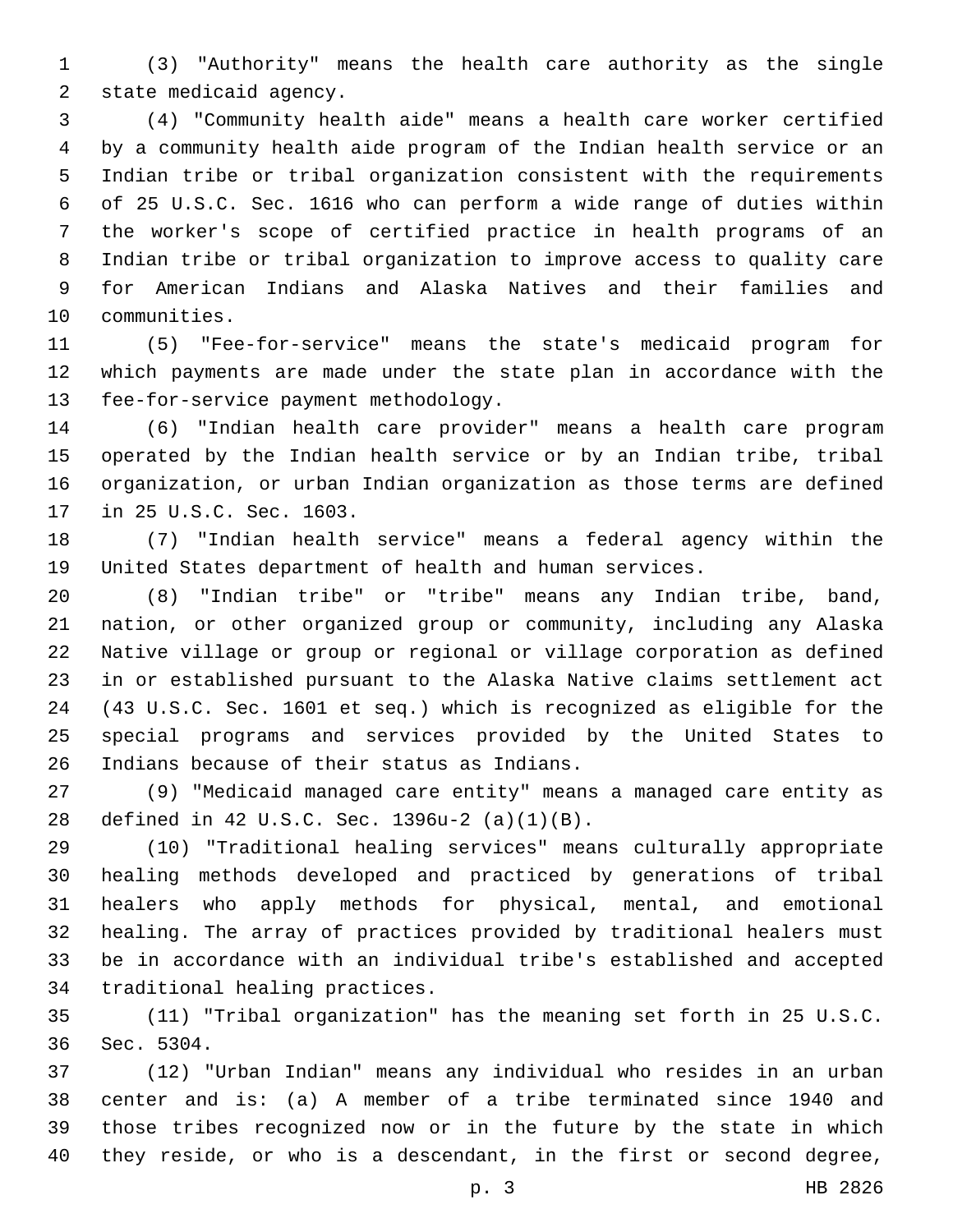of any such member; (b) an Eskimo or Aleut or other Alaska Native; (c) considered by the secretary of the interior to be an Indian for any purpose; or (d) considered by the United States secretary of health and human services to be an Indian for purposes of eligibility for Indian health services, including as a California Indian, Eskimo, 6 Aleut, or other Alaska Native.

 (13) "Urban Indian health program" means an urban Indian organization, as defined by 25 U.S.C. Sec. 1603(29), that is 9 operating a facility delivering health care.

 NEW SECTION. **Sec. 3.** (1) The governor's Indian health council is established. It is the intent of the legislature to implement the national policy of Indian self-determination and to assure the highest possible health status for American Indians and Alaska Natives by providing resources necessary to effect this policy through the creation of the governor's Indian health council. This council shall create an action plan to raise the health status of American Indians and Alaska Natives to at least the levels set forth in the goals contained within the federal healthy people 2020 initiative or successor objectives.

 (2) In collaboration with staff whom the authority may assign, the authority must assist the governor by convening and providing assistance to the council. The council must consist of the following 23 representatives:

 (a) The tribal liaisons from each of the following state agencies: The authority; the department of children, youth, and 26 families; the department of commerce; the department of corrections; the department of health; the department of social and health services; the office of the insurance commissioner; the office of the superintendent of public instruction; and the Washington health 30 benefit exchange;

 (b) One individual from each tribe, designated by the tribal council, who is either the tribe's American Indian health commission for Washington state delegate or an individual specifically 34 designated for this role, or his or her designee;

 (c) The chief operating officer of each Indian health service area office and service unit, or his or her designee;

 (d) The chief operating officer of each urban Indian health program, or the urban Indian health program's American Indian health commission for Washington state delegate, or his or her designee;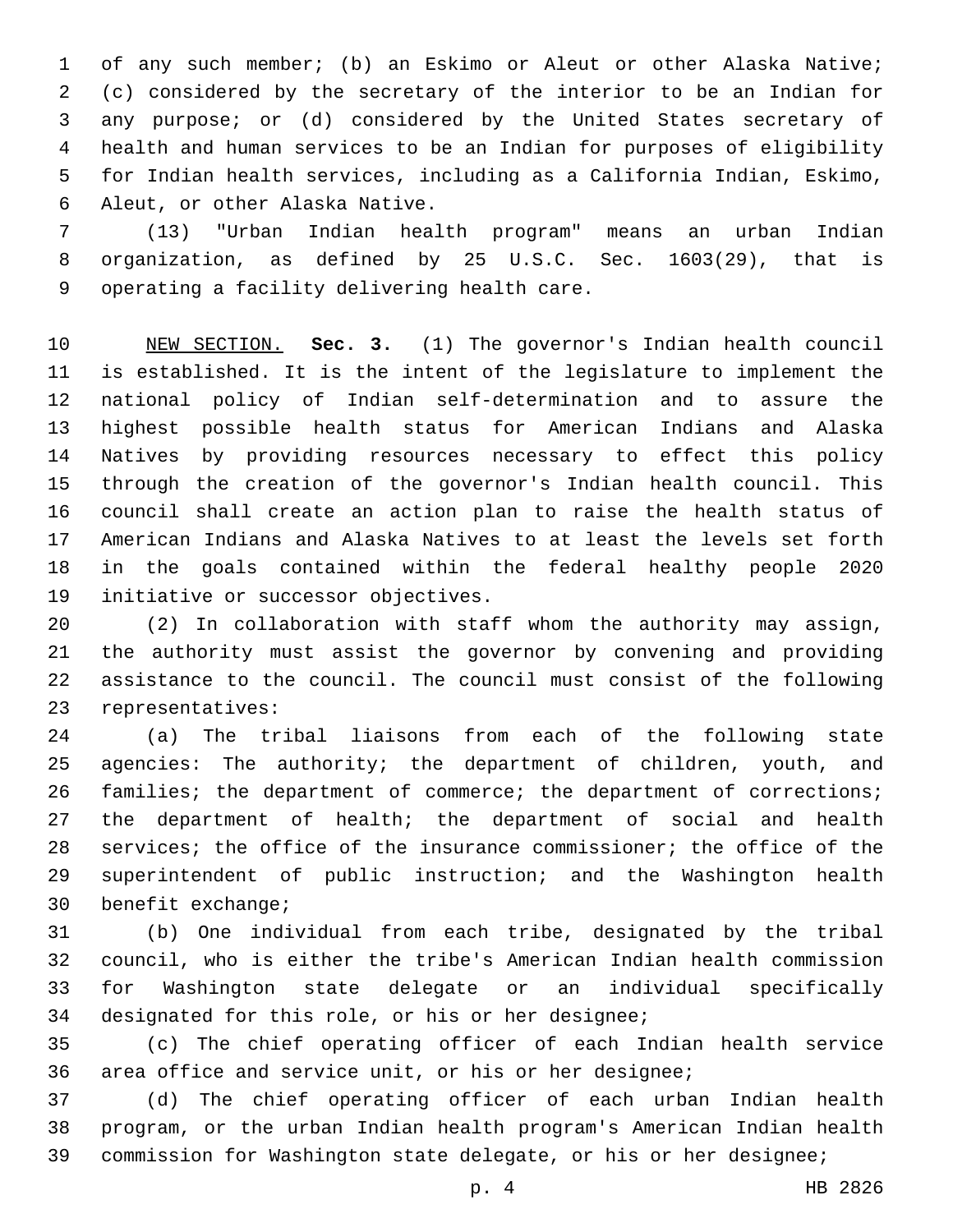(e) The executive director of the American Indian health commission for Washington state, or his or her designee;

 (f) The executive director of the northwest Portland area Indian health board, or his or her designee;4

 (g) One member from each of the two largest caucuses of the house of representatives, appointed by the speaker of the house of 7 representatives;

 (h) One member from each of the two largest caucuses of the senate, appointed by the president of the senate; and

(i) Two designees representing the governor's office.

 (3) With assistance from the authority, the council must convene to:

 (a) Address current or proposed policies or actions that have tribal implications and are not able to be resolved or addressed at 15 the agency level;

 (b) Facilitate training for agency leadership, staff, and legislators on the Indian health system and tribal sovereignty; and

 (c) Provide oversight of contracting and performance of service coordination organizations or service contracting entities as defined in RCW 70.320.010 in order to address their impacts on services to American Indians and Alaska Natives and relationships with Indian 22 health care providers.

 (4) The governor's Indian health council meetings, recommendations, and other forms of collaboration support the consultation process established in section 4 of this act but are not a substitute for the requirement for state agencies to conduct 27 consultation under federal and state law.

 (5) The governor's Indian health council must establish an Indian health improvement reinvestment account committee to provide oversight over the Indian health improvement reinvestment account established in section 8 of this act. The tribal and Indian health care provider representatives of the committee must determine which projects should receive funding from the Indian health improvement reinvestment account, in what amounts, and under what reporting requirements. This committee must consist of the following 36 representatives:

 (a) Each federally recognized tribe in the state of Washington must be represented in a voting capacity by an individual designated by tribal council, either the tribe's delegate to the American Indian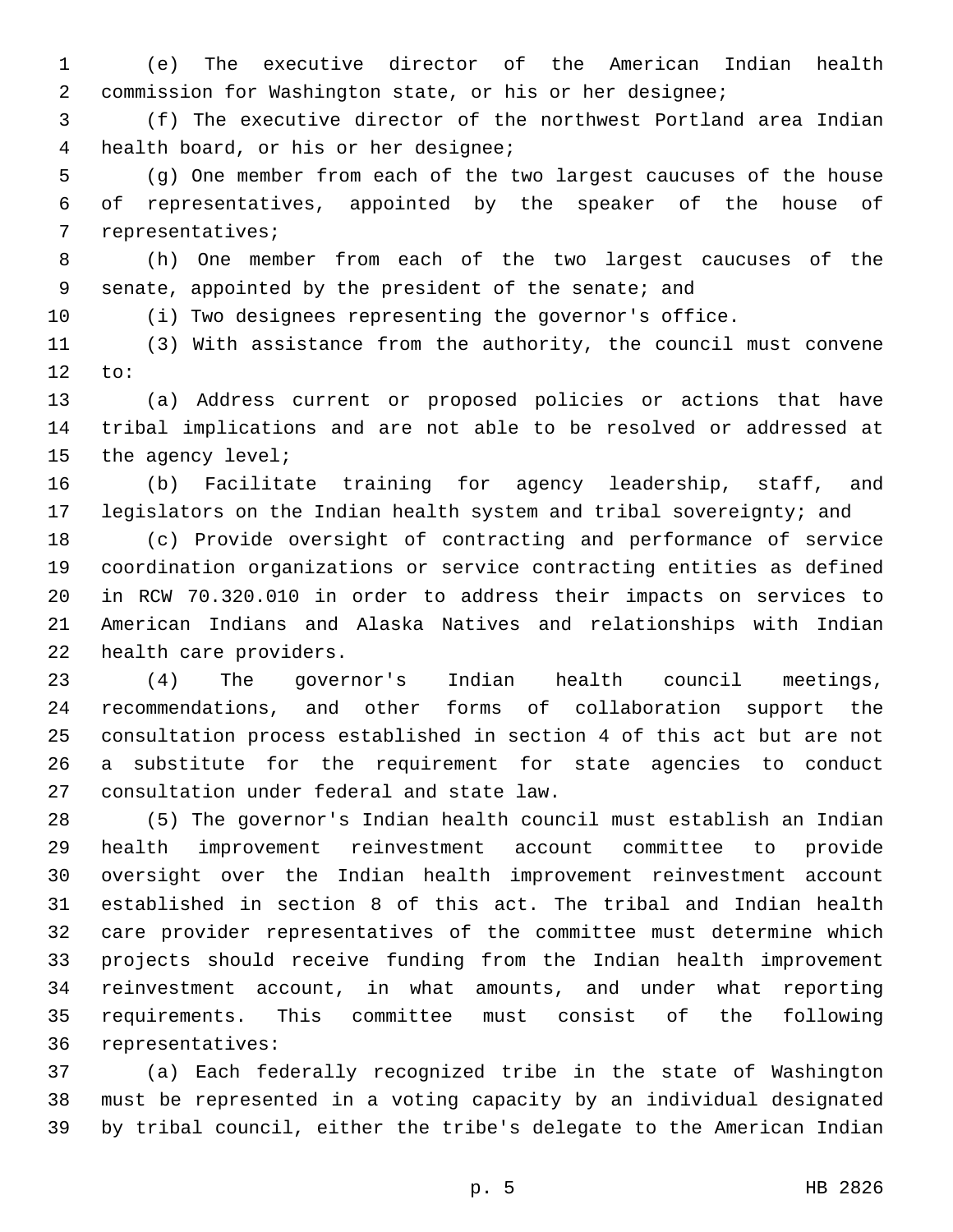health commission for Washington state or an individual specifically 2 designated for this role by the tribal council;

 (b) Each urban Indian health program must be represented in a voting capacity by an individual designated by the governing board of the program, either the program's delegate to the American Indian health commission for Washington state or an individual specifically designated for this role by the board of the program;

 (c) Each Indian health service unit must be represented in a nonvoting capacity by the chief executive officer or his or her designee who is also an officer of the Indian health service unit;

 (d) One or more representatives from the office of financial 12 management;

 (e) The American Indian health commission for Washington state must be represented in a nonvoting capacity by the executive director or an individual specifically designated for this role by the American Indian health commission for Washington state; and

 (f) The northwest Portland area Indian health board must be represented in a nonvoting capacity by the executive director or an individual specifically designated for this role by the governing board of the northwest Portland Indian area health board.

 NEW SECTION. **Sec. 4.** (1) The tribal consultation policy of the authority applies to all medicaid matters, including medicaid state plan amendments, waivers, and program-related contracts. Under this consultation policy, the authority must provide tribes and Indian health care providers the opportunity and resources to be fully informed of all medicaid waivers and state plan amendments and their impacts on tribes, Indian health care providers, and American Indians and Alaska Natives. The authority must give tribes and Indian health care providers sufficient information to determine the impacts of these medicaid waivers and state plan amendments on their individual health care delivery systems. The authority must consult with the tribes and Indian health care providers and seek advice regarding any medicaid managed care contracts between the state and a medicaid managed care entity.

 (2) State agencies must consult with tribes and confer with urban Indian health programs in the design and implementation of health transformation initiatives to assure coordination between Indian and non-Indian health systems and include approaches focused on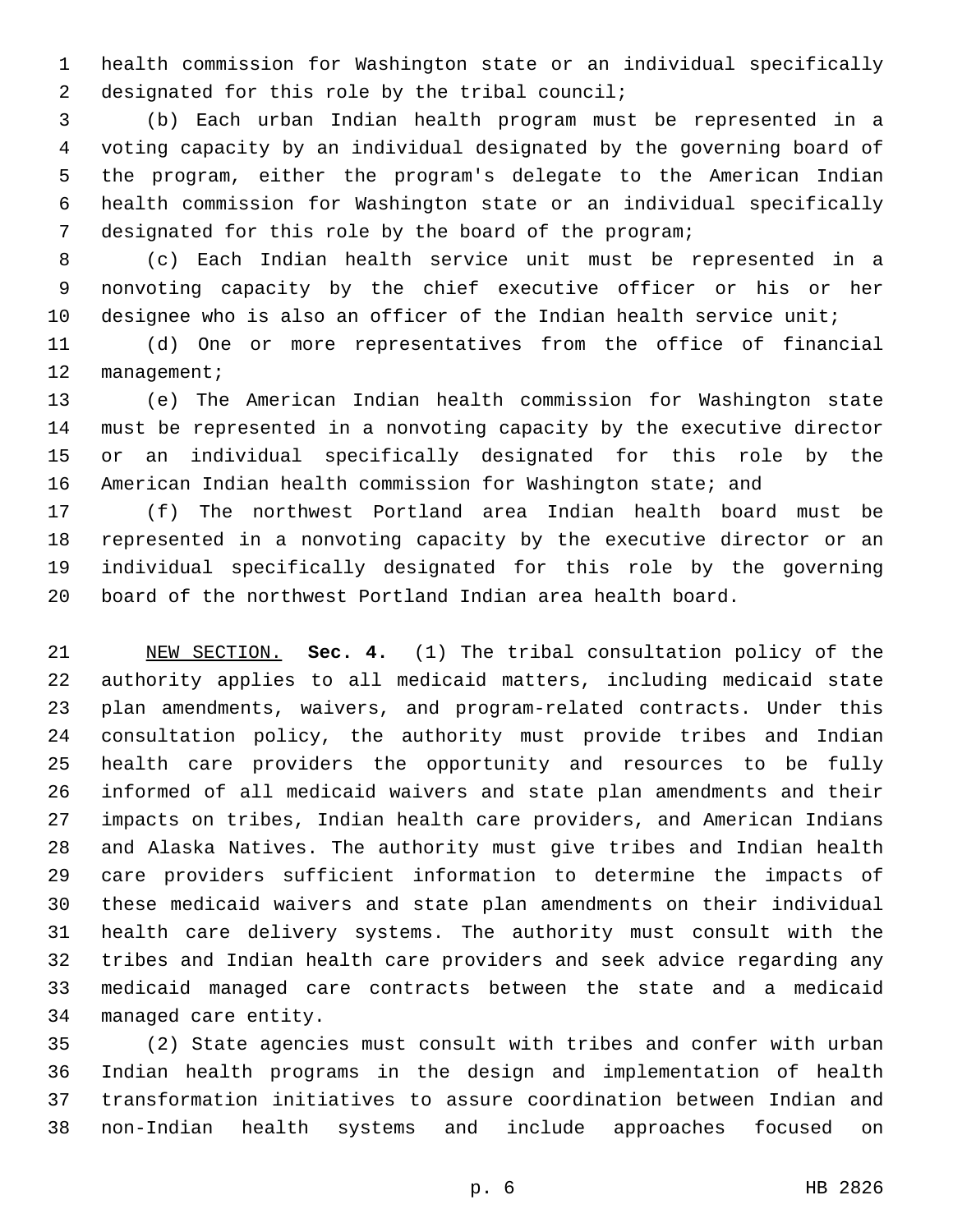effectiveness in addressing the needs of American Indian and Alaska 2 Native people.

 NEW SECTION. **Sec. 5.** As a condition of state funding, including federal funding received through the state, the authority must require the accountable communities of health to: (1) Provide one seat on the governing board of each accountable community of health for each of the tribes and urban Indian health programs within their region; (2) appoint a tribal liaison within each accountable community of health; and (3) establish mutually agreed upon written engagement and communication protocols with the tribes and urban Indian health programs within their regions or jurisdictions. The tribal representatives, tribes, urban Indian health program representatives, and urban Indian health programs are exempt from liability for the actions of the accountable communities of health and their governing boards.

 NEW SECTION. **Sec. 6.** As a condition of state funding, service coordination organizations or service contracting entities as defined in RCW 70.320.010 must: (1) Appoint a tribal liaison within the organization; (2) establish mutually agreed upon written engagement and communication protocols with the tribes and urban Indian health programs within their regions or jurisdictions; and (3) follow recommendations from the governor's Indian health council regarding services to American Indians and Alaska Natives and relationships with Indian health care providers.

 NEW SECTION. **Sec. 7.** (1) The legislature finds that costs of medicaid services are shared between the federal and state government. The federal government pays the state a percentage of its total medicaid expenditures referred to as the federal medical assistance percentage. However, services which are received by an eligible American Indian or Alaska Native through an Indian health service facility, whether operated by the Indian health service or by an Indian tribe or tribal organization pursuant to 42 U.S.C. Sec. 1396d (b), can be reimbursed at one hundred percent of the federal medical assistance percentage resulting in the state receiving increased federal funds.

 (2) Beginning July 1, 2018, one hundred percent of the savings that result from the state not having to pay its normal share of the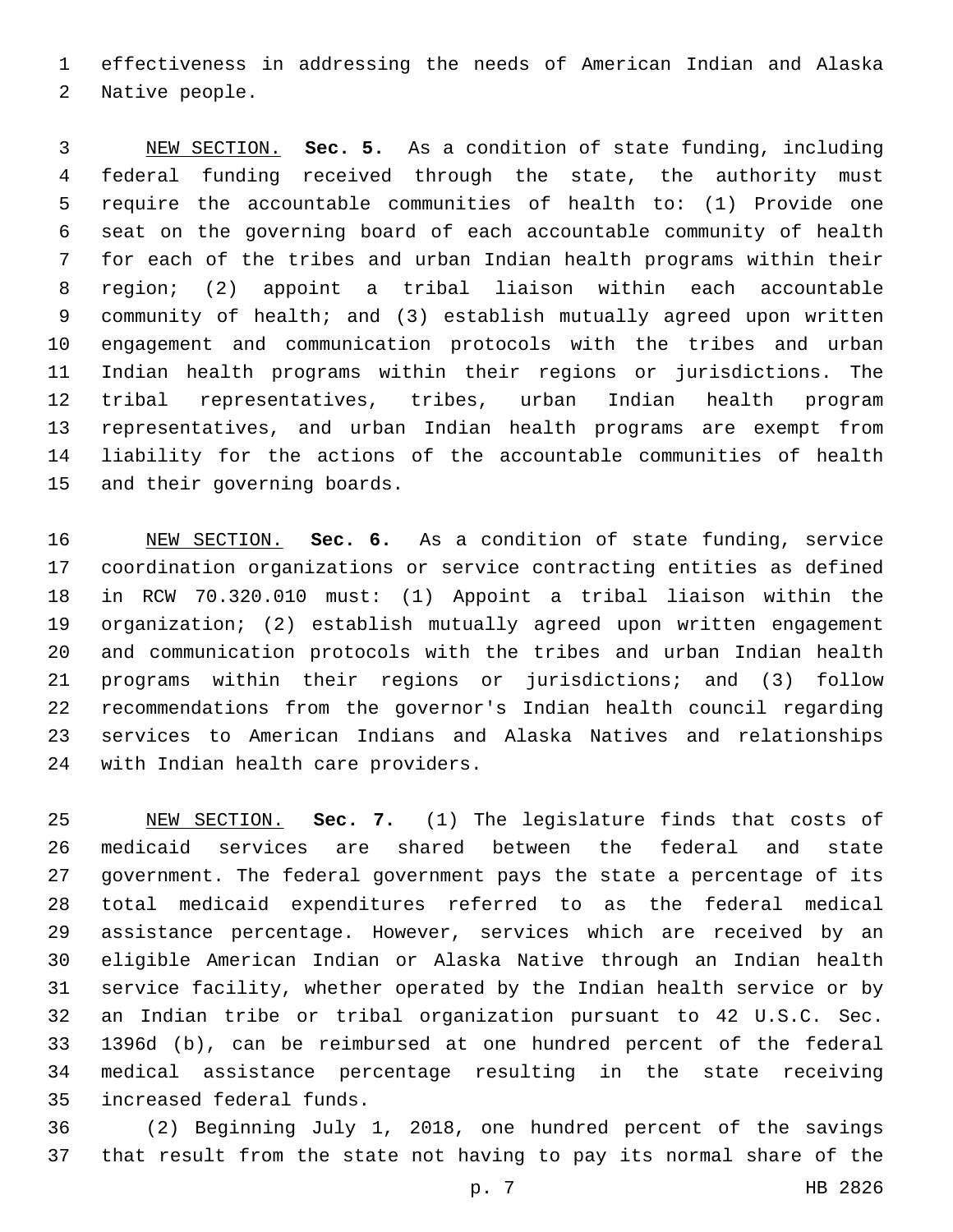federal medical assistance percentage under this section, less the cost to administer these claims, must be reinvested in the Indian health improvement reinvestment account created in section 8 of this act. Beginning July 1, 2018, one hundred percent of the savings that result from the state not having to pay its normal share of the federal medical assistance percentage under this section, less the cost to administer these claims, must be reinvested in the Indian health improvement reinvestment account pursuant to section 9 of this 9 act.

 NEW SECTION. **Sec. 8.** (1) The Indian health improvement reinvestment account is created in the state treasury. Moneys in the account may be expended solely for improving outcomes related to the following: (a) Reducing health inequities of American Indians and Alaska Natives in the state; and (b) increasing access to quality and culturally appropriate health care for American Indians and Alaska Natives in the state.

 (2) The following amounts must be deposited into the Indian 18 health improvement reinvestment account:

 (a) All savings to the state general fund, pursuant to section 11 of this act, resulting from the one hundred percent federal medical assistance percentage applicable to services which are received through an Indian health service facility whether operated by the Indian health service or by an Indian tribe or tribal organization pursuant to 42 U.S.C. Sec. 1396d (b). The authority and the department of social and health services must pursue such savings for medicaid managed care premiums on an actuarial basis and in 27 consultation with tribes;

 (b) Twelve percent of all state annual funding allocated to 29 community mental health funding; and

 (c) Any other public or private funds appropriated to or 31 deposited in the account.

 (3) The state must work with the tribes and Indian health care providers to develop a tracking and data reporting system to track claims and revenue generated under subsection (2) of this section.

 (4) The Indian health improvement reinvestment account committee established in section 3 of this act determines expenditures of funds in the Indian health improvement reinvestment account. Funds in the account may not be used for any purpose other than one or more of the 39 following programs or activities: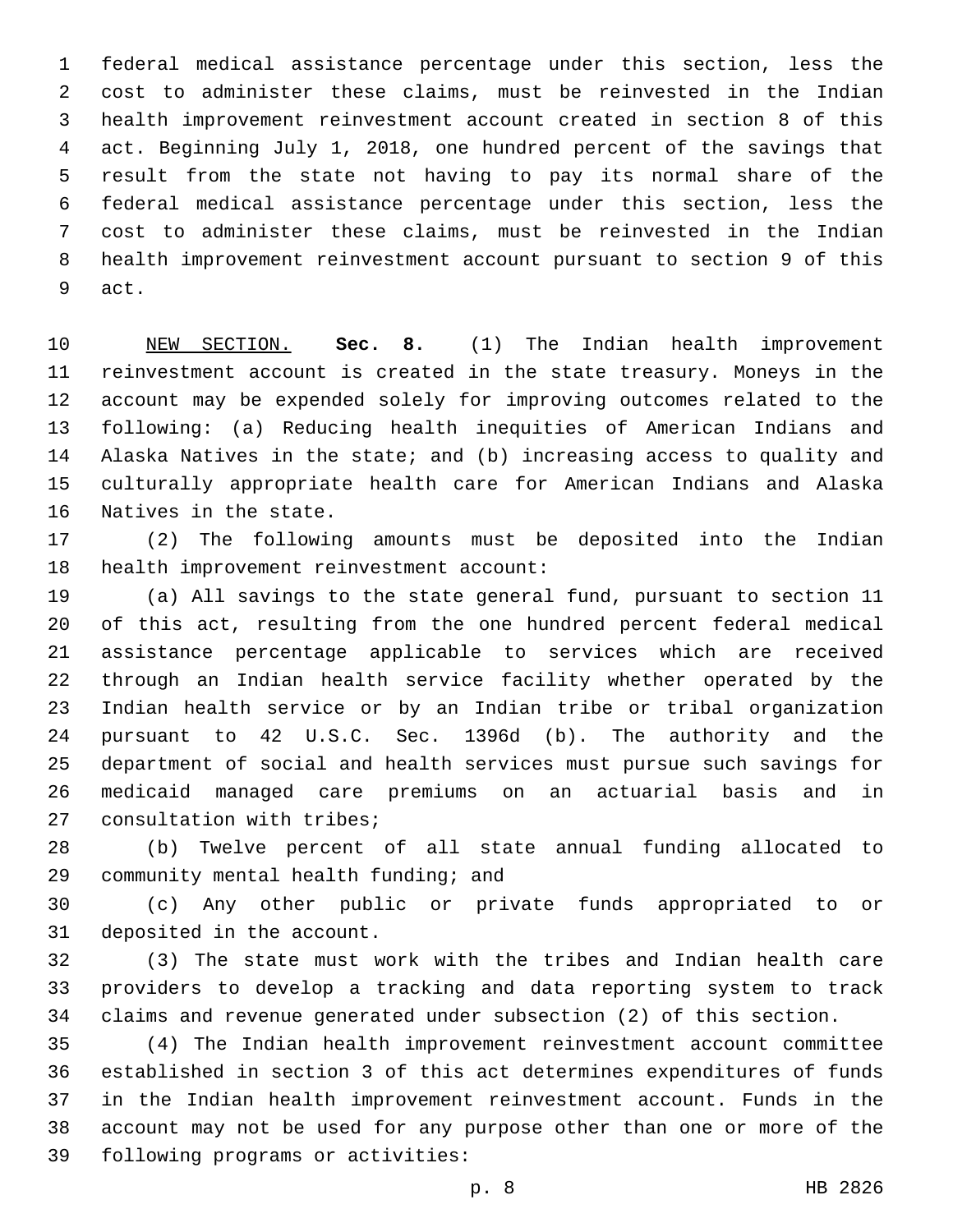(a) Evaluation and treatment centers operated by a tribe or 2 tribal organization;

 (b) Contracting with a third-party administrative entity to provide, arrange, and make payment for services for American Indians and Alaska Natives enrolled in the state's medicaid fee-for-service program;6

 (c) Medicaid fee-for-service rate enhancement for providers who are trained in providing trauma-informed and culturally appropriate 9 care to provide services to American Indians and Alaska Natives;

 (d) Psychiatric services, including medication consultation, provided by child and adult psychiatrists, and psychiatrists 12 certified in addiction or geriatric psychiatry;

 (e) Designated crisis responders who are designated by the state's behavioral health authority in consultation with specific 15 tribes;

 (f) Licensing, training, and certification of designated crisis responders who are designated by the state of Washington in 18 consultation with specific tribes;

19 (g) Traditional healing services;

 (h) Development of a community health aide program, including a community health aide certification board for the state consistent 22 with 25 U.S.C. Sec. 1616;

 (i) Services of a community health aide program consistent with 25 U.S.C. Sec. 1616, including community health aides, behavioral health aides, dental health aide therapists, and other types of aides for which certifications or standards are established and enforced by an Indian health service or tribal community health aide program 28 certification board;

 (j) Health information technology capability within tribes and urban Indian health programs to assure the technological capacity to: (i) Produce sound evidence for Indian health care provider best practices; (ii) effectively coordinate care between Indian health care providers and non-Indian health care providers; (iii) provide interoperability with state claims and reportable data systems, such as for immunizations and reportable conditions; and (iv) support patient-centered medical home models, including sufficient resources to purchase and implement certified electronic health record systems, such as hardware, software, training, and staffing;

 (k) Indian health care provider care coordination administrative duties to mitigate barriers to access to care for American Indians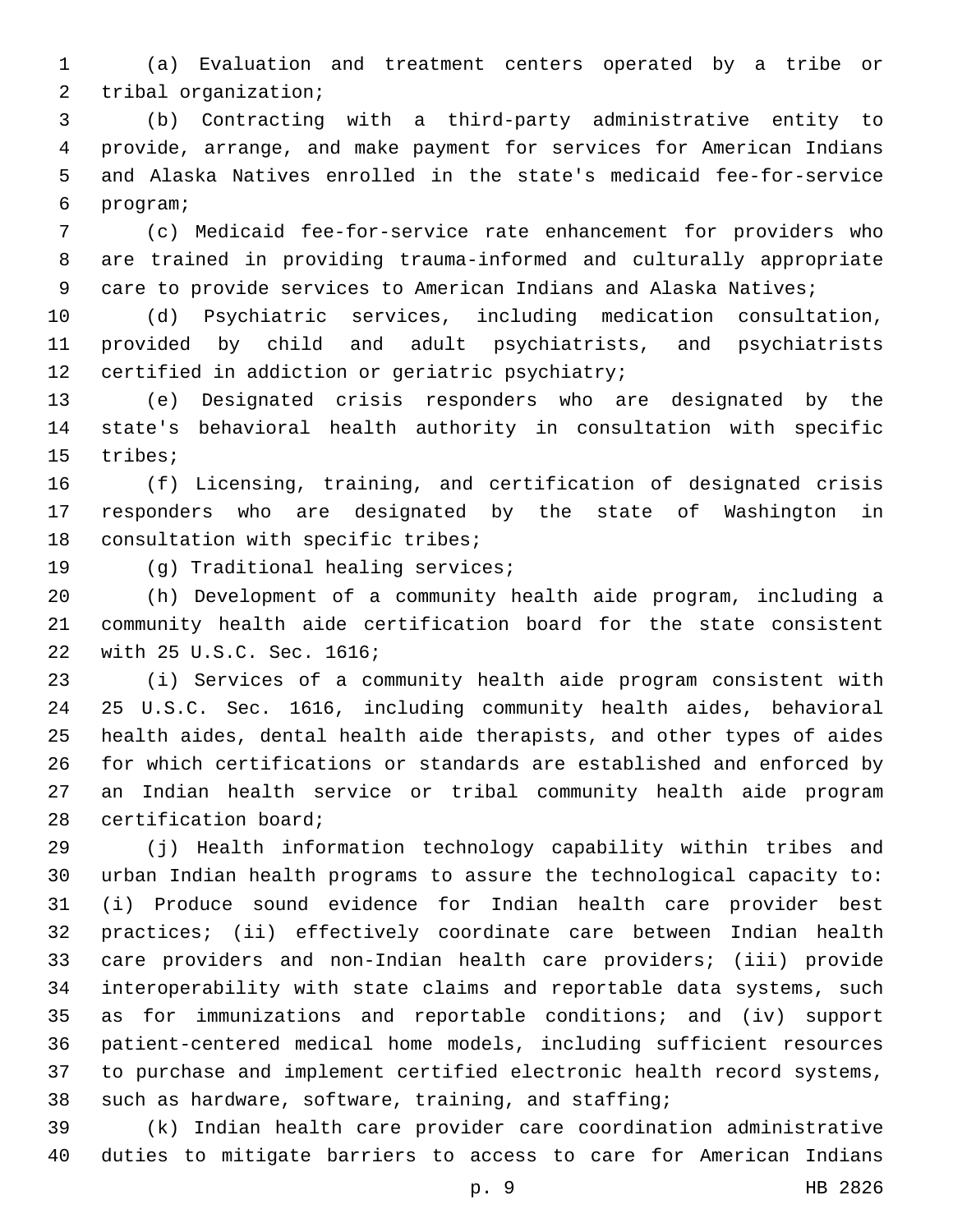and Alaska Natives. Such duties include, but are not limited to: (i) Follow-up of referred appointments; (ii) routine follow-up care for management of chronic disease; (iii) transportation; and (iv) increasing patient understanding of provider instructions;

 (l) Indian epidemiology centers to create a system of epidemiological analysis that meets the needs of the state's American 7 Indian and Alaska Native population; and

 (m) Other health care services and public health services that contribute to reducing health inequities for American Indians and Alaska Natives in the state and increasing access to quality, culturally appropriate health care for American Indians and Alaska 12 Natives in the state.

 NEW SECTION. **Sec. 9.** (1) The legislature finds that the United States funds the state of Washington at one hundred percent federal medical assistance percentage for medicaid services provided through an Indian health provider as part of the federal government's responsibility to provide health care to American Indians and Alaska Natives. This trust responsibility ensures that one hundred percent of the medicaid costs for American Indians and Alaska Natives are paid for by the federal government. State administration of medicaid services to American Indians and Alaska Natives must be consistent with the fulfillment of the trust responsibility to provide health care to American Indians and Alaska Natives including removing barriers to their participation in medicaid programs.

 (2) The authority must, subject to federal restrictions, reimburse tribes and Indian health service facilities at the applicable encounter rate published annually in the federal register by the Indian health service or the rate specified in the medicaid state plan for services provided to non-American Indian and non- Alaska Native patients, including medical, dental, and behavioral health services provided to clinical family members of American 32 Indians and Alaska Natives.

 (3) The authority must, subject to federal restrictions, reimburse Indian health care providers at the Indian health services outpatient encounter rate for up to five outpatient visits per medicaid beneficiary per calendar day for professional services.

 (4) The legislature recognizes that access to traditional healing services and culturally appropriate care are essential components to maintaining and sustaining health and wellness for American Indians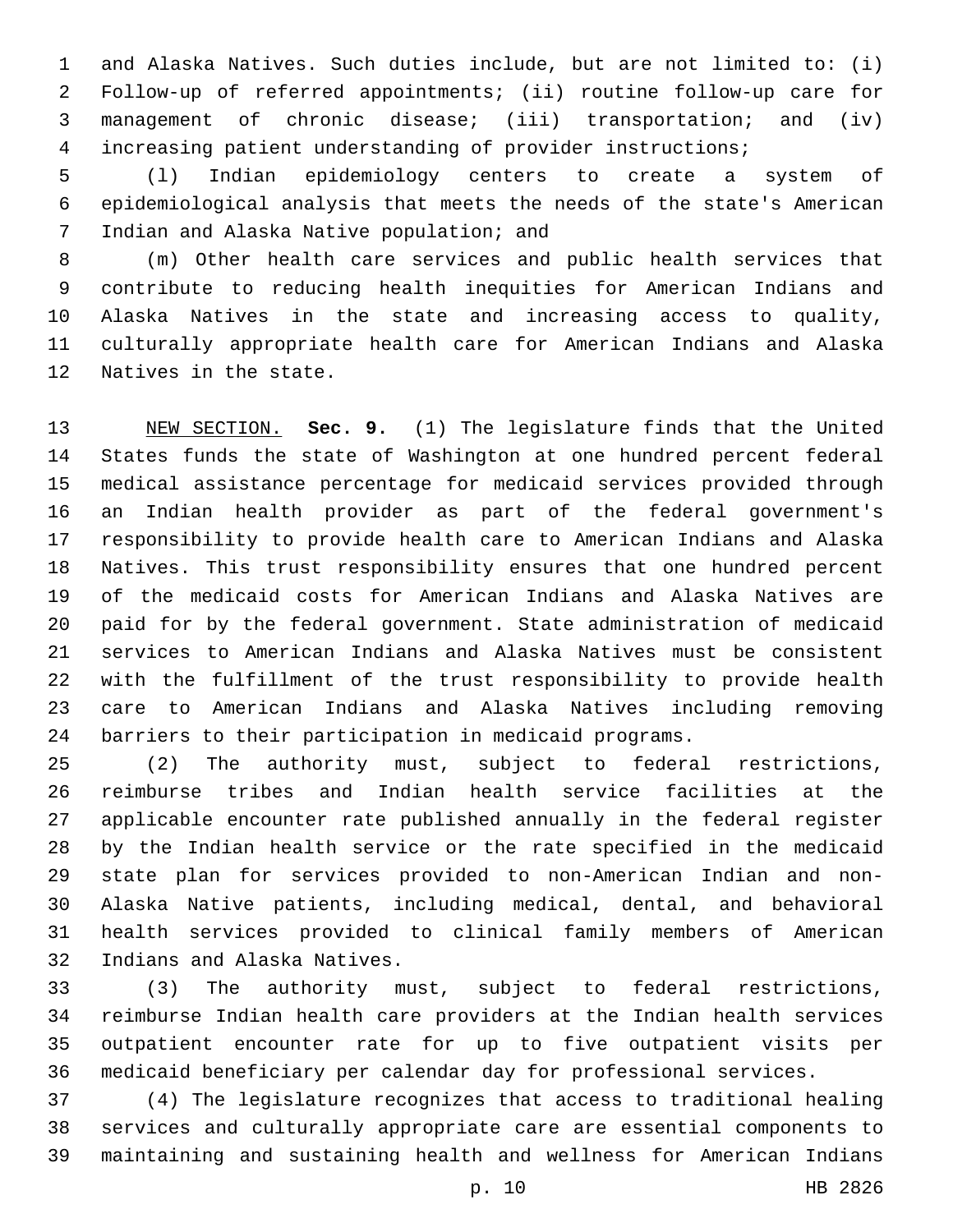and Alaska Natives. The authority is directed to coordinate with the federal centers for medicare and medicaid services to provide that traditional healing services are eligible for federal funding of up 4 to one hundred percent.

 (5) The authority is directed to coordinate with the federal centers for medicare and medicaid services to provide that services of community health aides certified under an Indian health service or tribal community health aid program are eligible for federal funding of up to one hundred percent. The authority may not require, as a condition of reimbursement, additional licensure or certification of such community health aides who are certified under an Indian health 12 services or tribal community health aide program.

 NEW SECTION. **Sec. 10.** (1) American Indians and Alaska Natives must be enrolled in the state medicaid fee-for-service system. The authority must enable American Indian and Alaska Native beneficiaries to enroll in medicaid managed care. American Indians and Alaska Natives are eligible to select an Indian health care provider or a fee-for-service provider as their behavioral health care provider or their physical health provider. American Indians and Alaska Natives may not be automatically assigned into medicaid managed care.

 (2) The authority must provide notice to American Indian and Alaska Native medicaid enrollees explaining that American Indians and Alaska Natives may choose to opt-in to a managed care plan.

 (3) The authority must contract with a third-party administrator to:

 (a) Provide, arrange, and make payment for services for American Indians and Alaska Natives through the state medicaid fee-for-service 28 system;

 (b) Recruit from existing tribes' purchased or referred care 30 program networks;

 (c) Assure that claims submitted by nontribal providers to tribal programs, such as the catastrophic health emergency fund, and purchased and referred care programs, are paid at rates similar to 34 medicare;

 (d) Provide or contract with Indian health care providers to provide coordination of benefits for American Indian and Alaska Native clients and repricing of purchased and referred care services;

 (e) Contract with Indian health care providers to provide 39 services where possible;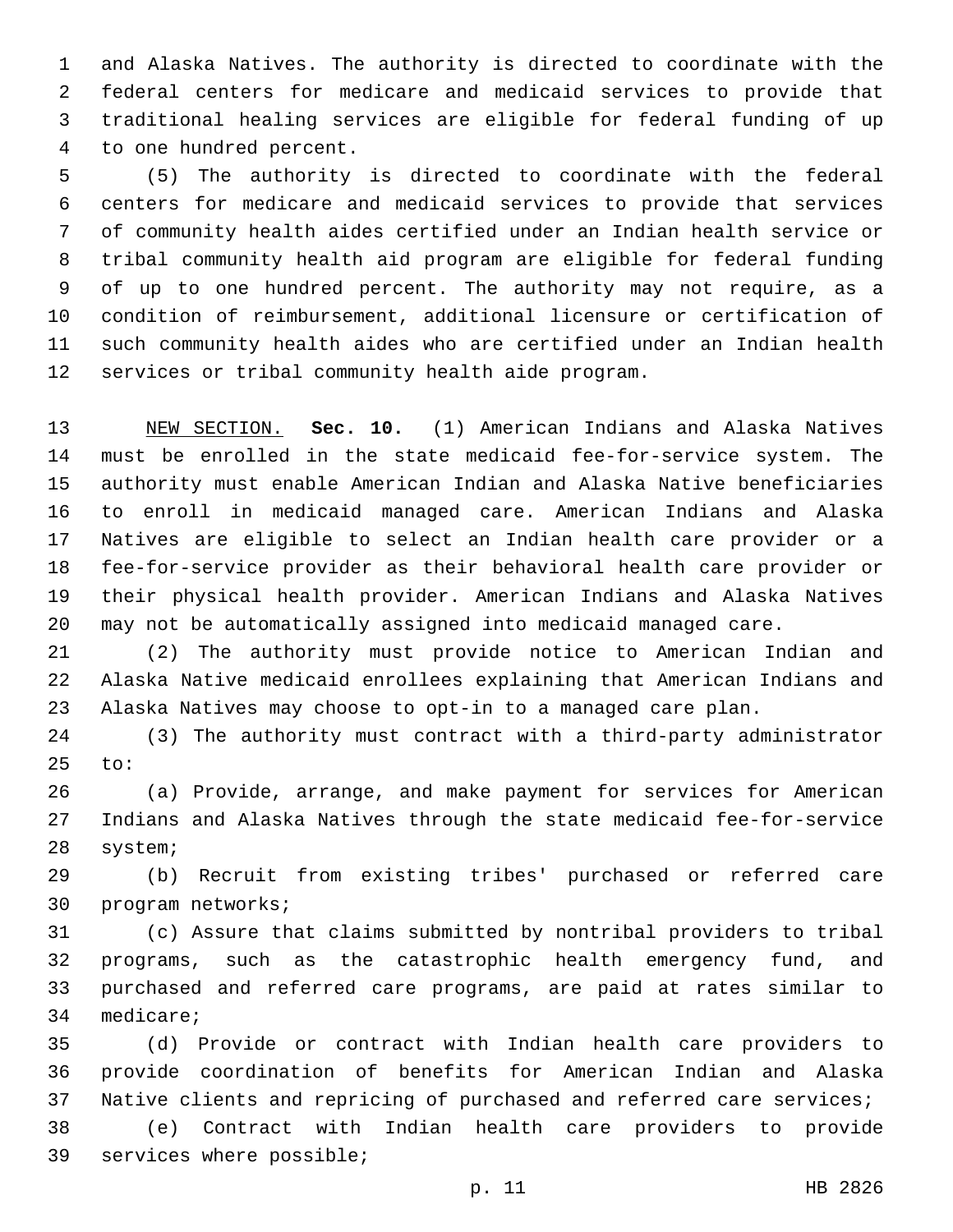(f) Prepare a report to Indian health care providers and to the authority on various measures agreed upon with Indian health care 3 providers;

 (g) Provide assistance with American Indian and Alaska Native and non-American Indian and Alaska Native client eligibility to receive 6 care at different Indian health care providers;

 (h) Maintain updated knowledge of Indian health care provider 8 eligibility requirements;

 (i) Maintain an updated list from the northwest tribal registry from the northwest Portland area Indian health board;

 (j) If a client is not on the northwest tribal registry, validate the client according to Indian health services requirements;

 (k) Assign clients to Indian health care provider patient-14 centered medical homes;

 (l) Provide training for providers and staff on how to deliver 16 culturally appropriate services;

 (m) Support bringing specialist services to Indian health care providers rather than sending patients to specialists; and

 (n) Monitor timeliness of access to care for referrals to non-20 Indian health care providers.

 (4) The authority must provide technical assistance to Indian health care providers to develop networks that utilize federally qualified health center rates and purchased and referred care rates for services provided by non-Indian health care specialty providers within the fee-for-service system and managed care programs.

 NEW SECTION. **Sec. 11.** (1) The authority must require medicaid managed care entities to pay directly to Indian health care providers the applicable encounter rate published annually in the federal register by the Indian health service or the rate specified in the medicaid state plan. For any Indian health care provider that does not have a published encounter rate, medicaid managed care entities must pay the amount the Indian health care provider would receive if the services were provided under the state plan's fee-for-service payment methodology.

 (2) Medicaid managed care entities must treat every Indian health care provider as an in-network provider, whether participating or not, to ensure timely access to services for Indian enrollees 38 eligible to receive services from such providers.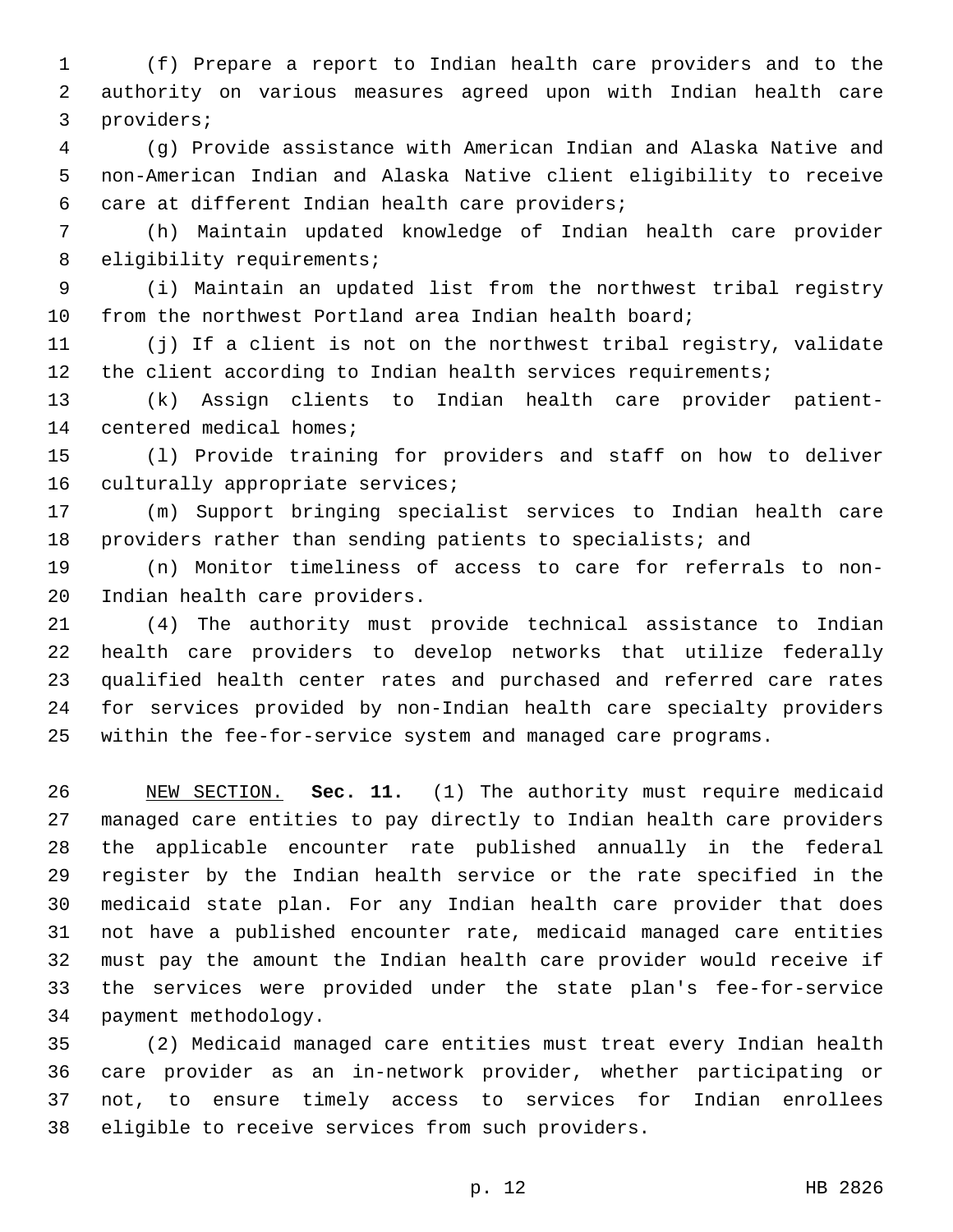(3) Medicaid managed care entities must include all Indian health care providers on any in-network provider lists via their web sites and through their customer service lines. The authority must provide medicaid managed care entities with an updated Indian health care 5 provider list.

 (4) Medicaid managed care entities must ensure that American Indian and Alaska Native enrollees may: (a) Obtain covered services from any Indian health care provider, regardless of whether the Indian health care provider participates in the network of the medicaid managed care entities; and (b) choose an Indian health care provider as his or her primary care provider if he or she is eligible to receive primary care services from that Indian health care provider and that Indian health care provider is participating as an 14 in-network provider.

 (5) Medicaid managed care entities must pay every Indian health care provider for covered services provided to American Indian and Alaska Native enrollees who are eligible to receive services from 18 that Indian health care provider as follows:

 (a) When an Indian health care provider is not enrolled in medicaid as a federally qualified health center, regardless of whether or not it participates in the network of the medicaid managed care entity, the medicaid managed care entity must pay the Indian health care provider the full applicable Indian health services encounter rate published annually in the federal register by the Indian health service, or in the absence of a published encounter rate, the amount it would receive if the services were provided under medicaid fee-for-service (the applicable Indian health care provider rate) provided that, when the amount an Indian health care provider receives from the medicaid managed care entity is less than the full applicable Indian health care provider rate, the authority must make a supplemental payment to the Indian health care provider to make up the difference between the amount the medicaid managed care entity pays and the amount the Indian health care provider would have received under medicaid fee-for-service or the applicable encounter 35 rate.

 (b) When an Indian health care provider is enrolled in medicaid as a federally qualified health center and is a participating provider of the medicaid managed care entity, the medicaid managed care entity must pay the Indian health care provider at a rate negotiated between the medicaid managed care entity and the Indian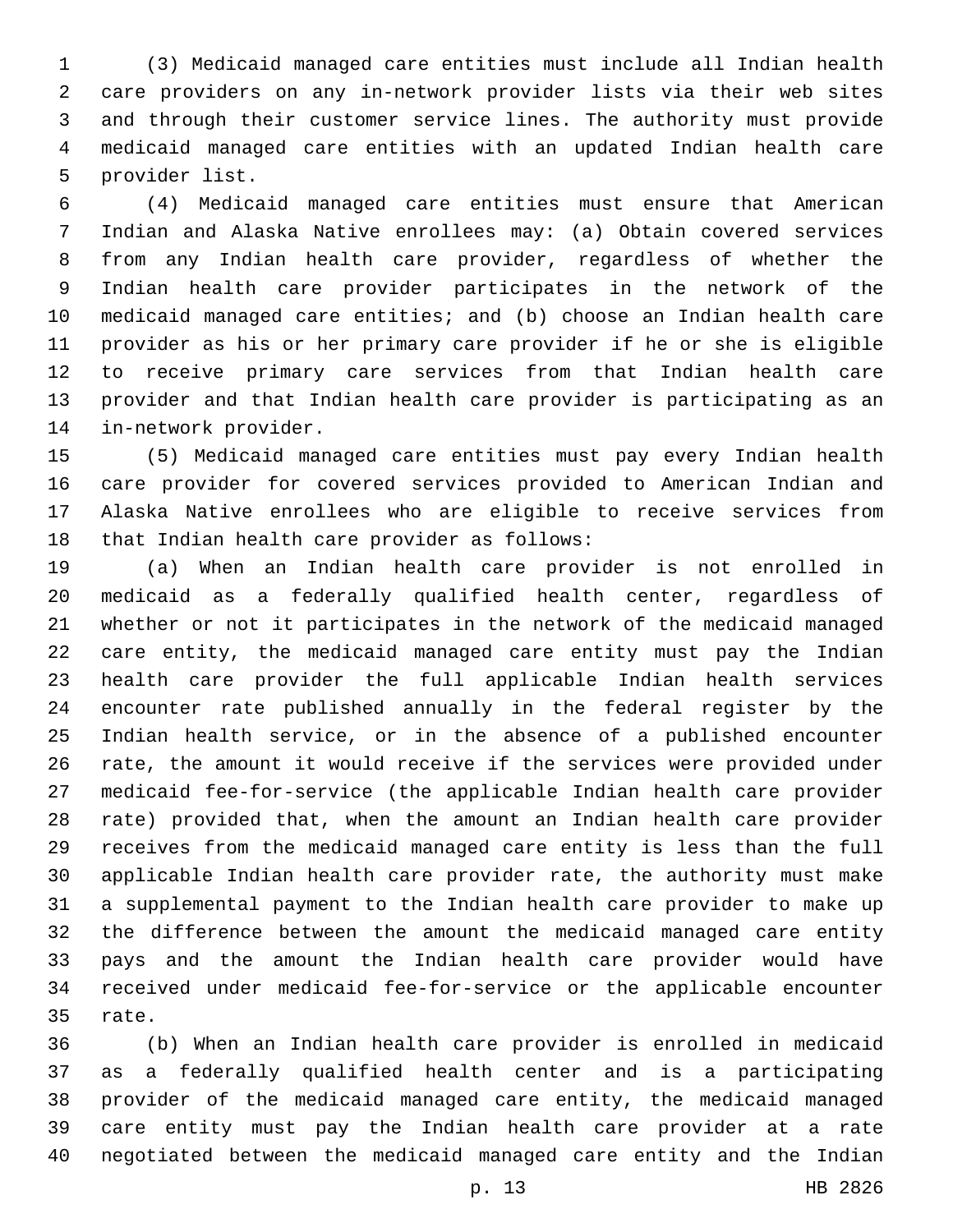health care provider or, in the absence of a negotiated rate, at a rate not less than the level and amount of payment that the medicaid managed care entity would make for the services to a participating provider which is a federally qualified health center but not an 5 Indian health care provider.

 (c) The United States, including the Indian health service, each tribe, and each tribal organization has the right to recover from liable third parties, including the medicaid managed care entity, notwithstanding network restrictions, pursuant to 25 U.S.C. Sec. 10 1621e.

 (d) Any contract between the authority or the department of social and health services and a medicaid managed care entity must require that as a condition of receiving payment under such contract, the medicaid managed care entity agrees to make prompt payment to Indian health care providers, whether such Indian health care providers are participating providers or nonparticipating providers.

 (e) A medicaid managed care entity may not require prior authorization for any services provided by an Indian health care provider to an American Indian or Alaska Native enrollee by referral 20 from an Indian health care provider.

 (6) A medicaid managed care entity must accept referrals by an Indian health care provider, regardless of whether the Indian health care provider participates in the network of the medicaid managed care entity, for an American Indian and Alaska Native enrollee to receive services from a network provider without requiring prior authorization or a referral from a participating network provider for the same or substantially similar service. A medicaid managed care entity may not require documentation from an Indian health care provider that is more burdensome than documentation required from non-Indian health care providers or non-American Indian or Alaska 31 Native enrollees.

 (7) Medicaid managed care entities must provide only the services requested by the Indian health care provider or the American Indian or Alaska Native enrollee and maintain the Indian health care provider as the American Indian or Alaska Native enrollee's medical home through care coordination with the Indian health care provider including the Indian health care provider's purchased and referred care program. The medicaid managed care entity must provide non- Indian health care providers with the authority's written guidance on the critical role played by Indian health care providers for the care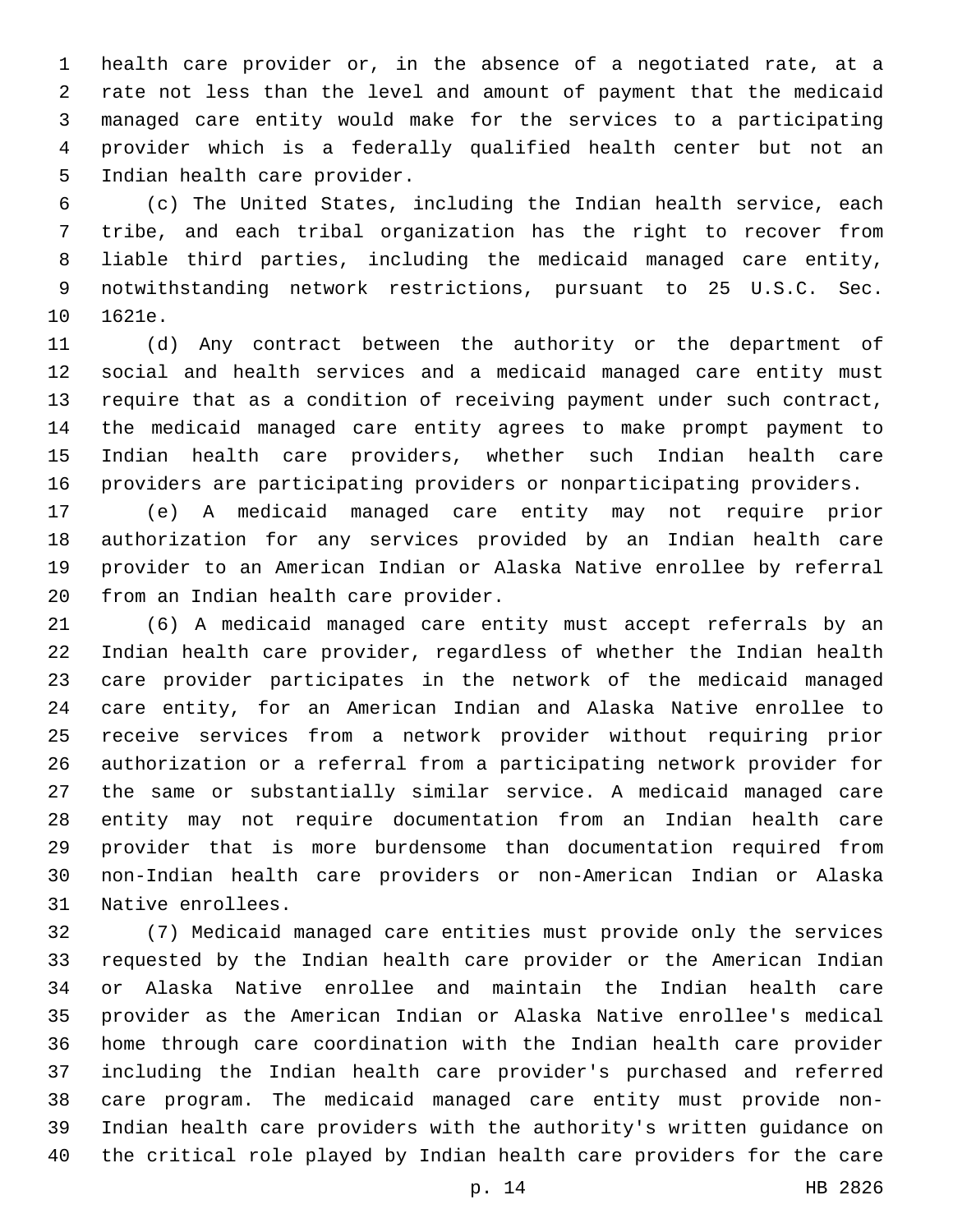of American Indian and Alaska Native enrollees. Subject to the American Indian and Alaska Native enrollee's release of information, the medicaid managed care entity must require non-Indian health care providers to deliver progress notes, including any referrals made, to the American Indian or Alaska Native enrollee's Indian health care provider medical home.6

 (8) Medicaid managed care entities must require staff to receive, at least once per calendar year, Indian health care delivery system and cultural humility training that is applicable to the respective American Indian and Alaska Native communities they serve. Each medicaid managed care entity must provide written documentation of efforts to obtain this training from tribes and urban Indian health programs in the medicaid managed care entity's service area, the American Indian health commission for Washington state, the Indian policy advisory committee, or the department of social and health 16 service's office of Indian policy.

 (9) Each medicaid managed care entity must develop protocols with each tribe in the medicaid managed care entity's service area for accessing tribal land to provide crisis services, including coordination of outreach and debriefing of crisis review and outcome with the Indian health care provider. The protocols must include agreed upon time frames and participation for debrief and review, in compliance with the health insurance portability and accountability act (P.L. 104-191; 110 Stat. 1936) and 42 C.F.R. Part 2 requirements.

 (10) To the extent permitted by law, medicaid managed care entities must make reasonable efforts to require participating psychiatric hospitals and evaluation and treatment facilities to notify and coordinate discharge planning with Indian health care providers for Indian health service eligible American Indian and 30 Alaska Native clients.

 (11) Each medicaid managed care entity must designate a tribal liaison to facilitate resolution of any issue between a medicaid managed care entity and an Indian health care provider including, but not limited to, billing and provider enrollment or credentialing. The tribal liaison's function may be an additional duty assigned to existing medicaid managed care entity staff. The medicaid managed care entity must document with the authority every such issue presented by an Indian health care provider or identified by the tribal liaison. The medicaid managed care entity must make the tribal liaison available for training by tribes and urban Indian health

p. 15 HB 2826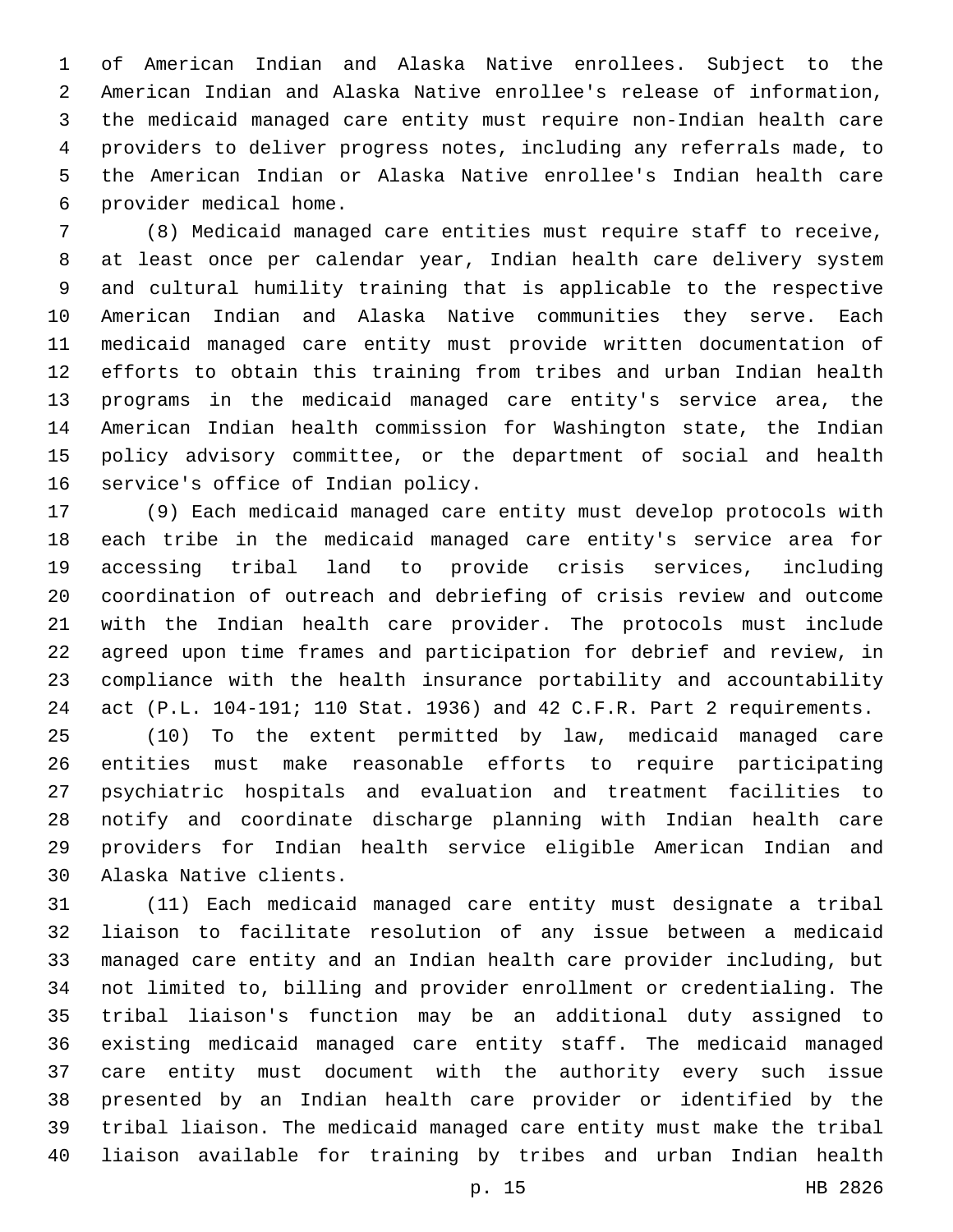programs in the medicaid managed care entity's service area, the Indian policy advisory committee of the department of social and health services, or the American Indian health commission for 4 Washington state.

 (12) The authority must establish a resolution process for each Indian health care provider to submit complaints to the authority regarding unresolved issues including, but not limited to, crisis coordination between the Indian health care providers and a medicaid managed care entity. The authority must facilitate resolution directly with the medicaid managed care entity. The medicaid managed care entity must include reference in any contract between the medicaid managed care entity and the Indian health care provider to the resolution process maintained by the authority. Prior to the development of any plan with an Indian health care provider that is required by the state agreement with the medicaid managed care entity, the medicaid managed care entity must meet with the authority and the Indian health care provider to identify and resolve issues related to the medicaid managed care entity's performance of services 19 under its agreement with the authority.

 (13) A medicaid managed care entity is subject to corrective action and penalties against the medicaid managed care entity by the authority if the medicaid managed care entity fails to: (a) Perform any obligation under the medicaid managed care entity state agreement or the requirements within this section; or (b) ensure that American Indians and Alaska Natives are afforded access to care, rights, and benefits on par with all other medicaid managed care entity 27 enrollees.

 (14) To the extent that such reporting does not risk exposure of personal information, the authority must, in consultation with tribes and conferral with Indian health care providers, prepare reports on Indian health care providers and the American Indian and Alaska Native population using data on American Indian and Alaska Native enrollment and the health care effectiveness data and information set measures that the medicaid managed care entities are required to report to the authority. The authority must provide these reports to each tribe and Indian health care provider within the state.

 (15)(a) The authority must submit a report to all Indian health care providers in the state detailing its implementation and coordination of efforts with the tribes on managing the care of American Indians and Alaska Natives in a format to be agreed upon by

p. 16 HB 2826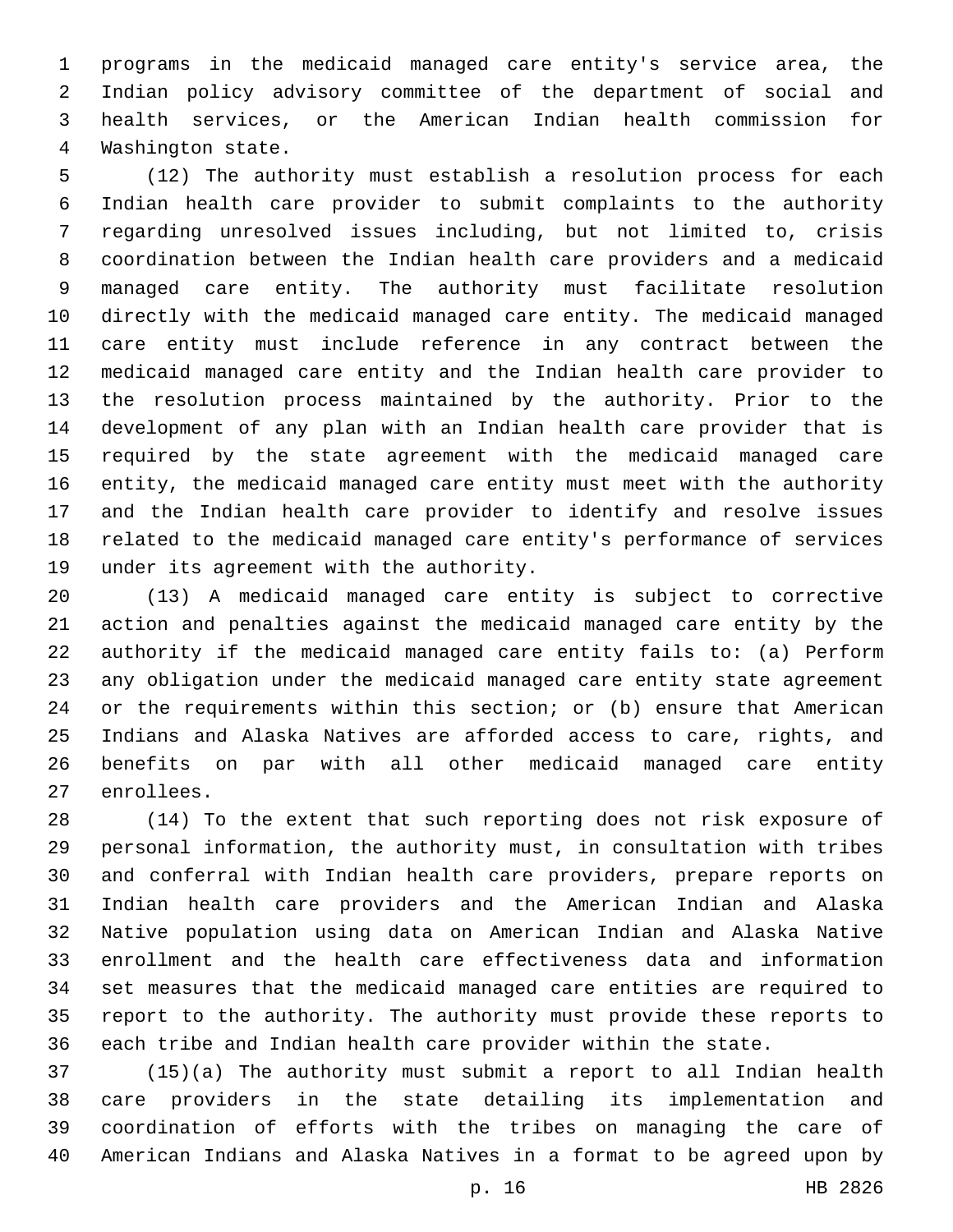the authority and the tribes and Indian health care providers in the state. The reporting is required to occur no less than annually. The reports must include at a minimum:3

 (i) Description of concerns raised by the tribes and Indian health care providers and the authority's efforts to address each concern;6

 (ii) Managed care entities' compliance with section 1932(h) of 8 the social security act and 42 C.F.R. Sec. 438.14;

 (iii) Information on Indian health care providers and the Indian population using data on Indian enrollment and the behavioral health performance measures that the medicaid managed care entities are required by contract to report to the authority. Such reporting must 13 not risk exposure of personal information; and

 (iv) The effect of medicaid waivers on the accessibility and quality of services as well as the anticipated impact of the project on the state's medicaid program as required. Such analysis must include the impacts that the expansion of managed care will have upon 18 the fee-for-service system.

 (b) The authority must allow tribes and Indian health care providers the opportunity to provide recommendations at least sixty 21 days prior to finalizing each report.

 (16) The authority must consult with the tribes and seek advice regarding the state agreements with medicaid managed care entities.

 (17) The authority must meet with and solicit advice and guidance from the tribes and urban Indian health programs on at least a quarterly basis to ensure that American Indians and Alaska Natives receive access to quality care in a timely manner. These meetings are not a substitute for formal government-to-government tribal consultation.29

 NEW SECTION. **Sec. 12.** (1) The authority, in consultation with tribes and urban Indian health programs, must develop a plan to assure written and verbal technical assistance is available to support the incorporation of cultural awareness and development of strategies to address historical trauma and intergenerational trauma in treatment planning for services covered by medicaid and other services provided by the state.

 (2) The department of social and health services must require all designated crisis responders to receive training in historical trauma and intergenerational trauma and ensure that historical trauma and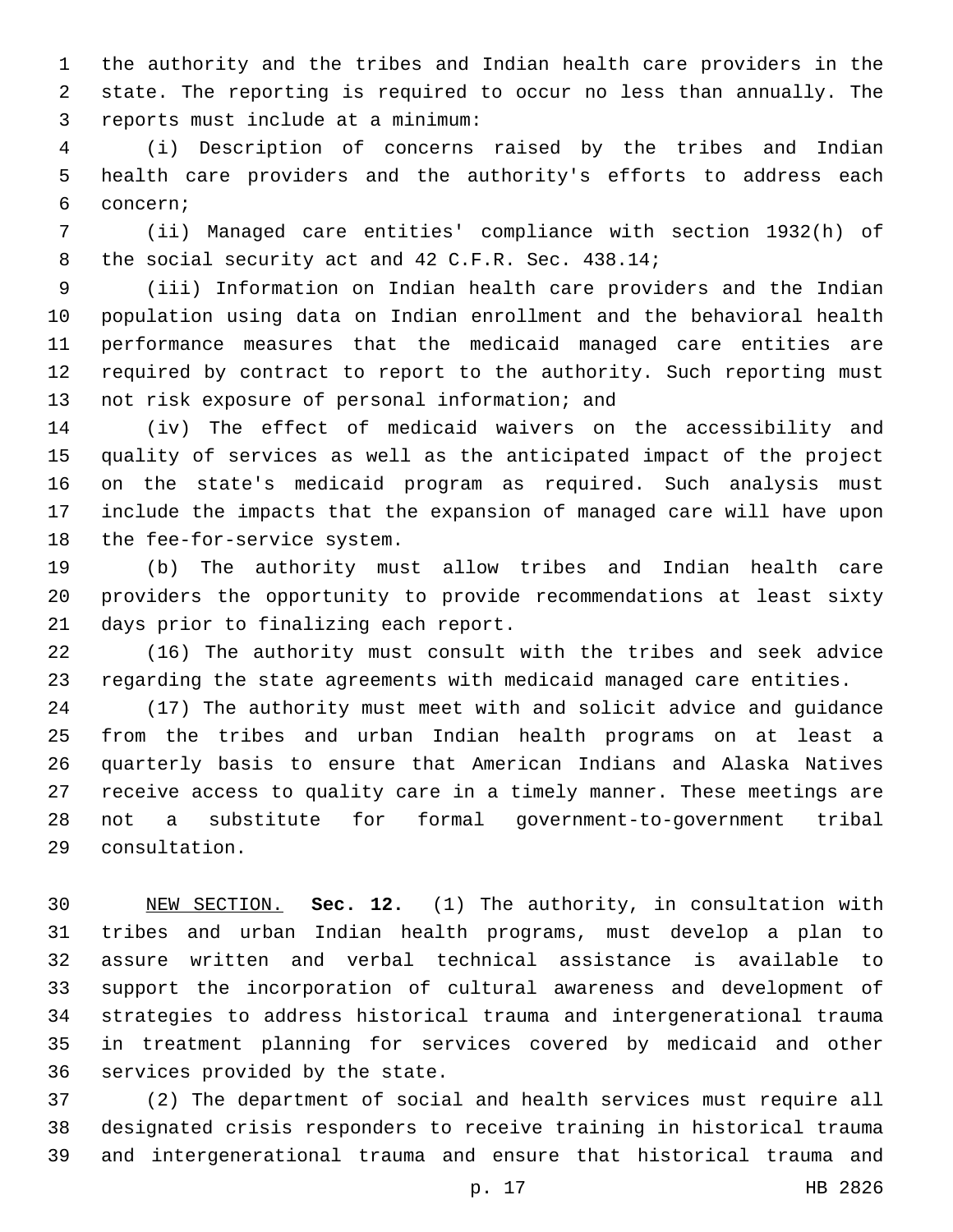intergenerational trauma are addressed in treatment planning for 2 services covered by medicaid.

 NEW SECTION. **Sec. 13.** (1) The secretary of the department of health shall include tribes in the development of a public health system that acknowledges tribal authority and responsibility for their community.

 (2) The department of health, in consultation with the tribes and conferral with Indian health care providers, must identify and define how: (a) The department of health funding and delivery framework apply to Indian public health programs; and (b) the tribes, Indian public health programs, the department of health, and local health jurisdictions can work together to serve all people in Washington.

 (3) The department of health must work with tribes and Indian health care providers to establish an Indian health care provider track within the state's efforts to transform the practice of health care professionals. The Indian health care provider track must assure an appropriate level of expertise on Indian health and the capacity 18 to properly assist Indian health care providers.

 (4) The department of health must work with tribes and Indian health care providers to assure that state resources for improving population health include tribally determined practices and resources that support tribal concepts of health using the "pulling together for wellness" framework, which is a tribally driven, culturally grounded prevention framework developed through the guidance of Washington tribal and urban Indian leaders, adapting evidence-based practice by integrating western science and native epistemology.

 (5) The department of health must work with Indian epidemiology centers to create a system of epidemiological analysis that meets the 29 needs of the state's tribal population.

 NEW SECTION. **Sec. 14.** Sections 1 through 13 of this act constitute a new chapter in Title 70 RCW.

 **Sec. 15.** RCW 38.52.040 and 2015 c 274 s 17 are each amended to 33 read as follows:

 (1) There is hereby created the emergency management council (hereinafter called the council), to consist of not more than seventeen members who shall be appointed by the adjutant general. The membership of the council shall include, but not be limited to,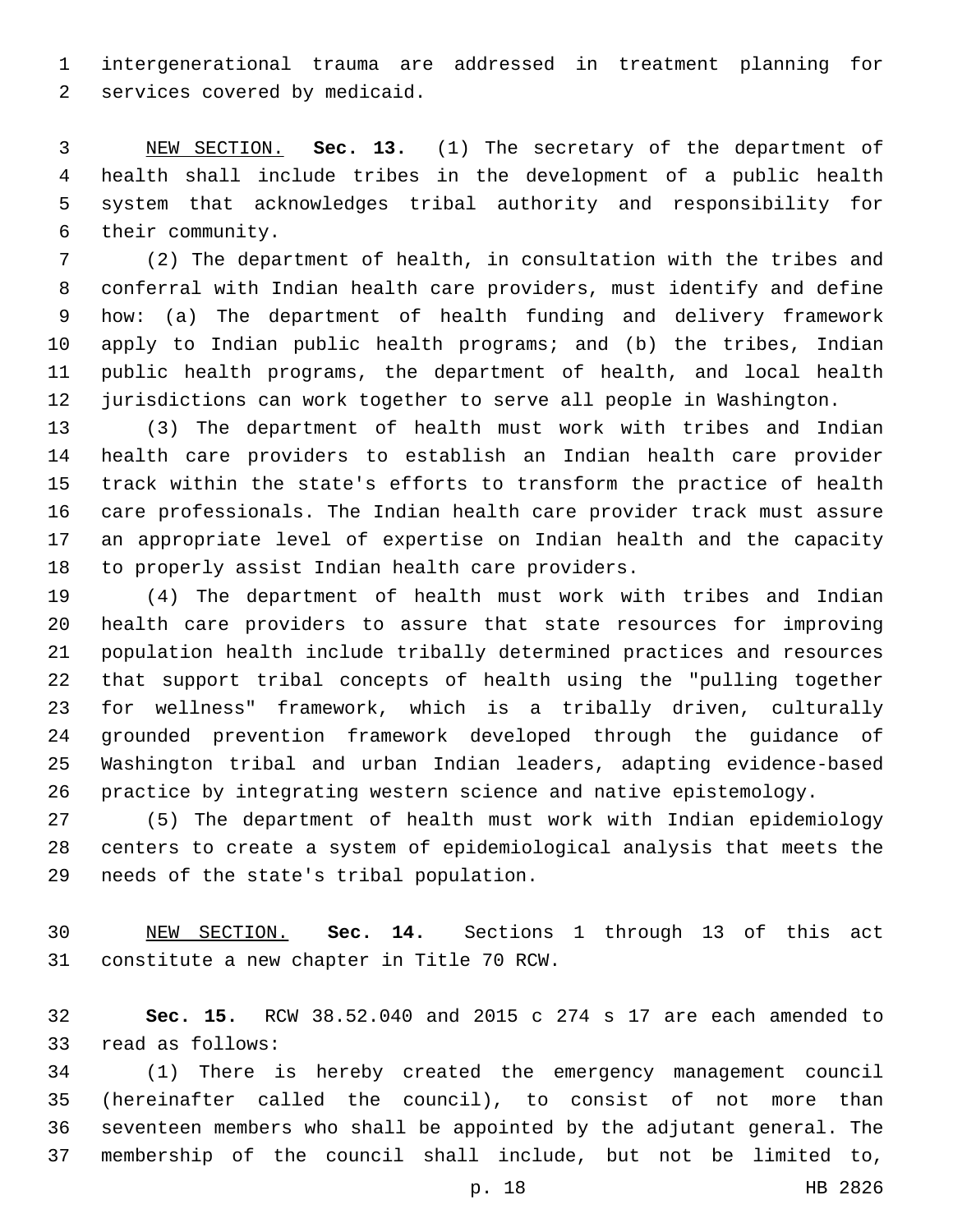1 representatives of city  $((and))_L$  county, and tribal governments, sheriffs and police chiefs, the Washington state patrol, the military department, the department of ecology, state and local fire chiefs, seismic safety experts, state and local emergency management directors, search and rescue volunteers, medical professions who have expertise in emergency medical care, building officials, and private industry. The representatives of private industry shall include persons knowledgeable in emergency and hazardous materials management. The councilmembers shall elect a chair from within the council membership. The members of the council shall serve without compensation, but may be reimbursed for their travel expenses incurred in the performance of their duties in accordance with RCW 43.03.050 and 43.03.060 as now existing or hereafter amended.

 (2) The emergency management council shall advise the governor and the director on all matters pertaining to state and local emergency management. The council may appoint such ad hoc committees, subcommittees, and working groups as are required to develop specific recommendations for the improvement of emergency management practices, standards, policies, or procedures. The council shall ensure that the governor receives an annual assessment of statewide emergency preparedness including, but not limited to, specific progress on hazard mitigation and reduction efforts, implementation of seismic safety improvements, reduction of flood hazards, and coordination of hazardous materials planning and response activities. The council shall review administrative rules governing state and local emergency management practices and recommend necessary 27 revisions to the director.

 (3) The council or a council subcommittee shall serve and periodically convene in special session as the state emergency response commission required by the emergency planning and community right-to-know act (42 U.S.C. Sec. 11001 et seq.). The state emergency response commission shall conduct those activities specified in federal statutes and regulations and state administrative rules governing the coordination of hazardous materials policy including, but not limited to, review of local emergency planning committee emergency response plans for compliance with the planning requirements in the emergency planning and community right-to-know act (42 U.S.C. Sec. 11001 et seq.). Committees shall annually review their plans to address changed conditions, and submit their plans to the state emergency response commission for review when updated, but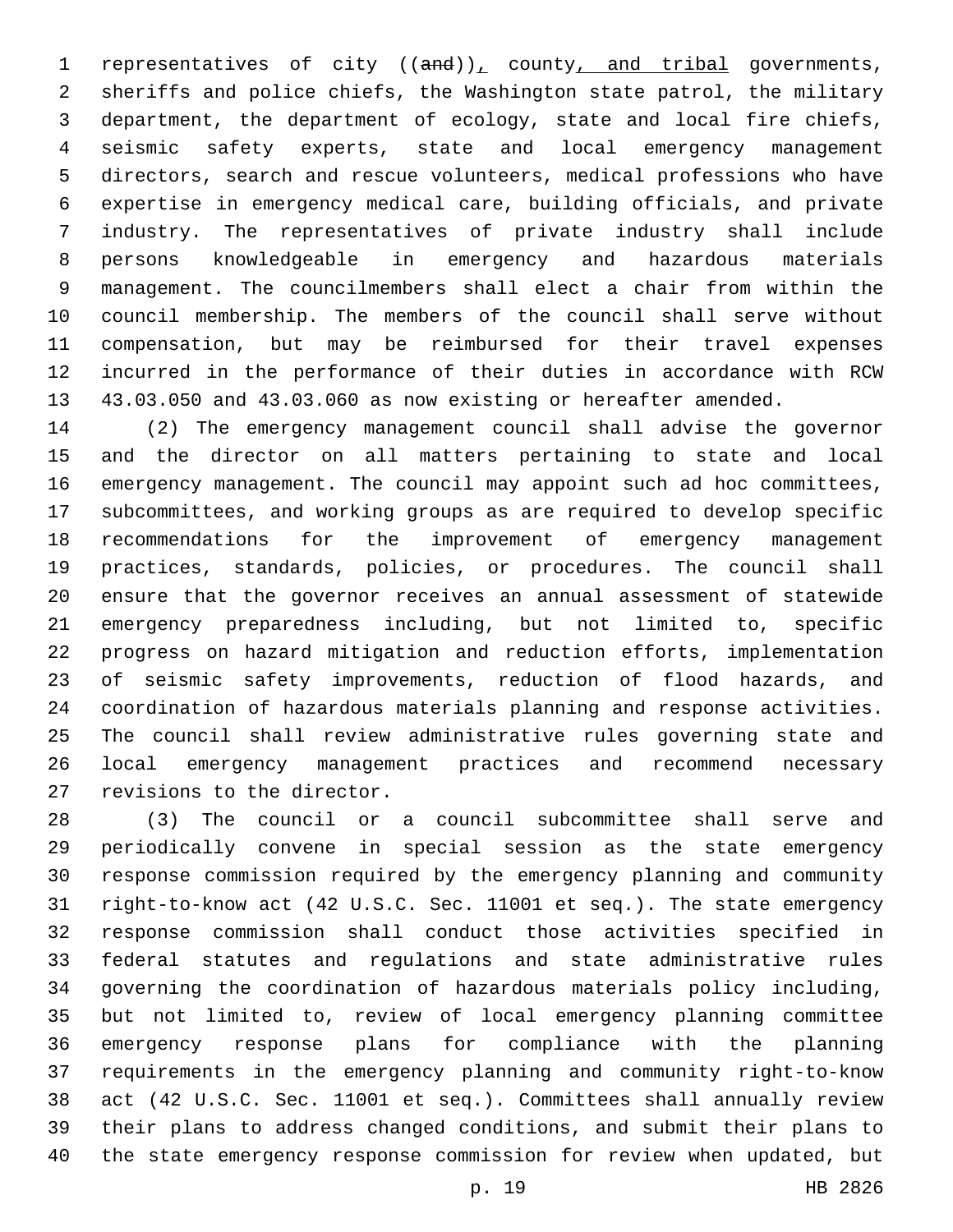not less than at least once every five years. The department may employ staff to assist local emergency planning committees in the development and annual review of these emergency response plans, with an initial focus on the highest risk communities through which trains that transport oil in bulk travel. By March 1, 2018, the department shall report to the governor and legislature on progress towards compliance with planning requirements. The report must also provide budget and policy recommendations for continued support of local 9 emergency planning.

 (4)(a) The intrastate mutual aid committee is created and is a subcommittee of the emergency management council. The intrastate mutual aid committee consists of not more than five members who must be appointed by the council chair from council membership. The chair of the intrastate mutual aid committee is the military department representative appointed as a member of the council. Meetings of the intrastate mutual aid committee must be held at least annually.

 (b) In support of the intrastate mutual aid system established in chapter 38.56 RCW, the intrastate mutual aid committee shall develop and update guidelines and procedures to facilitate implementation of the intrastate mutual aid system by member jurisdictions, including but not limited to the following: Projected or anticipated costs; checklists and forms for requesting and providing assistance; recordkeeping; reimbursement procedures; and other implementation issues. These guidelines and procedures are not subject to the rule-25 making requirements of chapter 34.05 RCW.

 **Sec. 16.** RCW 41.05.690 and 2014 c 223 s 6 are each amended to 27 read as follows:

 (1) There is created a performance measures committee, the purpose of which is to identify and recommend standard statewide measures of health performance to inform public and private health care purchasers and to propose benchmarks to track costs and 32 improvements in health outcomes.

 (2) Members of the committee must include representation from state agencies, small and large employers, health plans, patient groups, federally recognized tribes, consumers, academic experts on health care measurement, hospitals, physicians, and other providers. The governor shall appoint the members of the committee, except that a statewide association representing hospitals may appoint a member representing hospitals, and a statewide association representing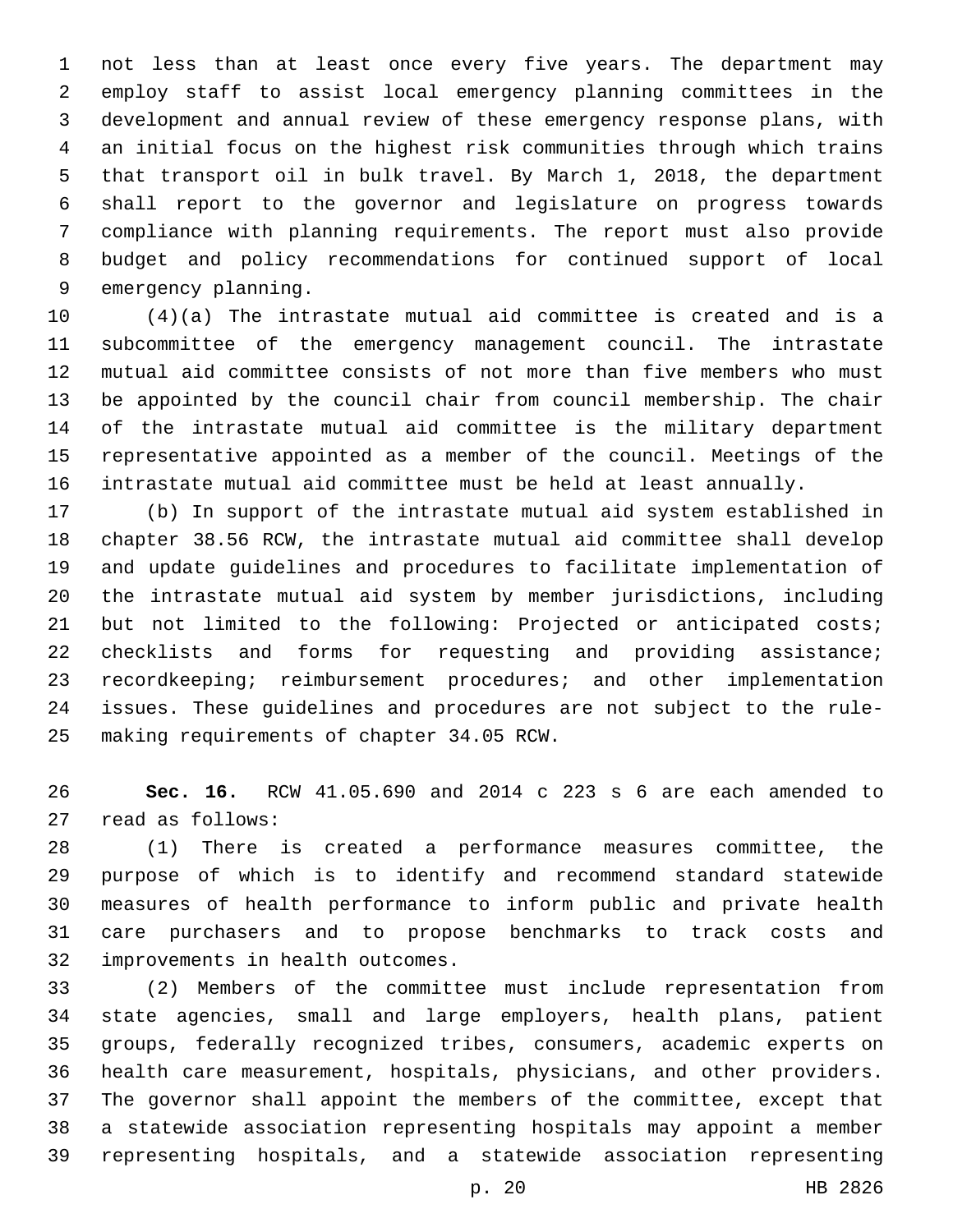physicians may appoint a member representing physicians. The governor shall ensure that members represent diverse geographic locations and both rural and urban communities. The chief executive officer of the lead organization must also serve on the committee. The committee 5 must be chaired by the director of the authority.

 (3) The committee shall develop a transparent process for selecting performance measures, and the process must include 8 opportunities for public comment.

 (4) By January 1, 2015, the committee shall submit the performance measures to the authority. The measures must include 11 dimensions of:

- 12 (a) Prevention and screening;
- (b) Effective management of chronic conditions;

14 (c) Key health outcomes;

15 (d) Care coordination and patient safety; and

 (e) Use of the lowest cost, highest quality care for preventive 17 care and acute and chronic conditions.

(5) The committee shall develop a measure set that:

- 19 (a) Is of manageable size;
- (b) Is based on readily available claims and clinical data;

 (c) Gives preference to nationally reported measures and, where nationally reported measures may not be appropriate, measures used by 23 state agencies that purchase health care or commercial health plans;

 (d) Focuses on the overall performance of the system, including 25 outcomes and total cost;

 (e) Is aligned with the governor's performance management system measures and common measure requirements specific to medicaid delivery systems under RCW 70.320.020 and 43.20A.895;

 (f) Considers the needs of different stakeholders and the 30 populations served; and

 (g) Is usable by multiple payers, providers, hospitals, purchasers, public health, and communities as part of health improvement, care improvement, provider payment systems, benefit design, and administrative simplification for providers and 35 hospitals.

 (6) State agencies shall use the measure set developed under this section to inform and set benchmarks for purchasing decisions.

 (7) The committee shall establish a public process to periodically evaluate the measure set and make additions or changes 40 to the measure set as needed.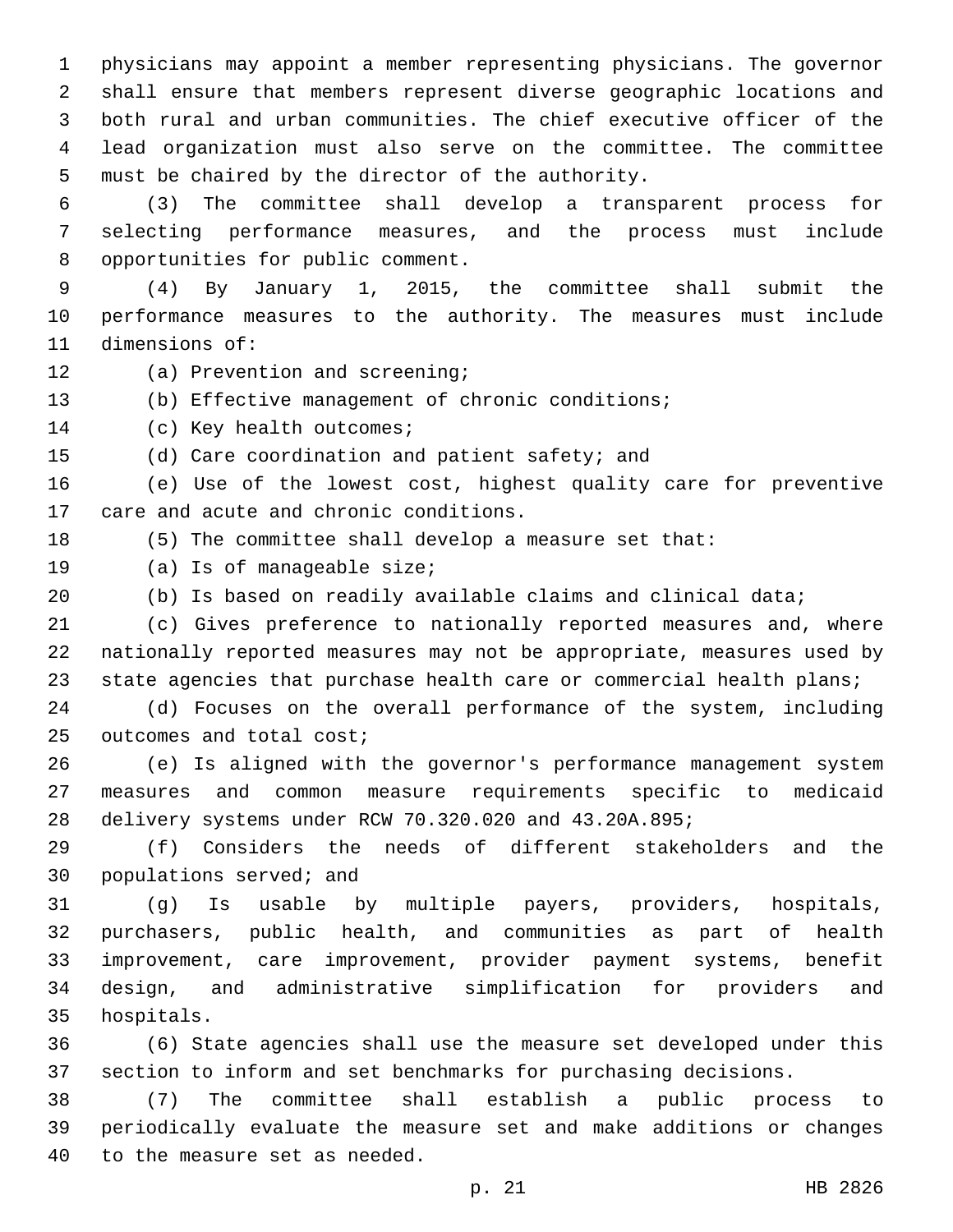(8) Because performance measures are publicly reported and can be 2 integrated in financial incentive programs or value-based payment models, it is important that they accurately convey relative provider performance and appropriately consider providers' patient populations. To control for the effect of factors outside of the control of providers, including patient-related factors, the committee must establish a risk adjustment methodology that risk adjusts performance measure results when calculating results.

 (9) The committee must identify a range of tools and policies that can address potential unintended consequences resulting from the use of performance measures including, but not limited to, the following:

 (a) Identifying and adequately paying for nonmedical support 14 services that have been shown to improve patient outcomes for people who face economic and social barriers to good health;

 (b) On a targeted basis, financially rewarding improvement in 17 quality performance more strongly than absolute goals;

 (c) Comparing the performance of clinics that have similar 19 features and see similar types of patients; and

 (d) Examining the unmeasured impact of patient-complexity factors that include a broader range of sociodemographic characteristics, such as patients facing housing and food insecurity, patients who are suffering from historical trauma, or patients who are more likely to experience disparities in health outcomes.

 **Sec. 17.** RCW 70.320.020 and 2017 c 226 s 8 are each amended to 26 read as follows:

 (1) The authority and the department shall base contract performance measures developed under RCW 70.320.030 on the following outcomes when contracting with service contracting entities: Improvements in client health status and wellness; increases in client participation in meaningful activities; reductions in client involvement with criminal justice systems; reductions in avoidable costs in hospitals, emergency rooms, crisis services, and jails and prisons; increases in stable housing in the community; improvements in client satisfaction with quality of life; and reductions in 36 population-level health disparities.

 (2) The performance measures must demonstrate the manner in which the following principles are achieved within each of the outcomes under subsection (1) of this section:39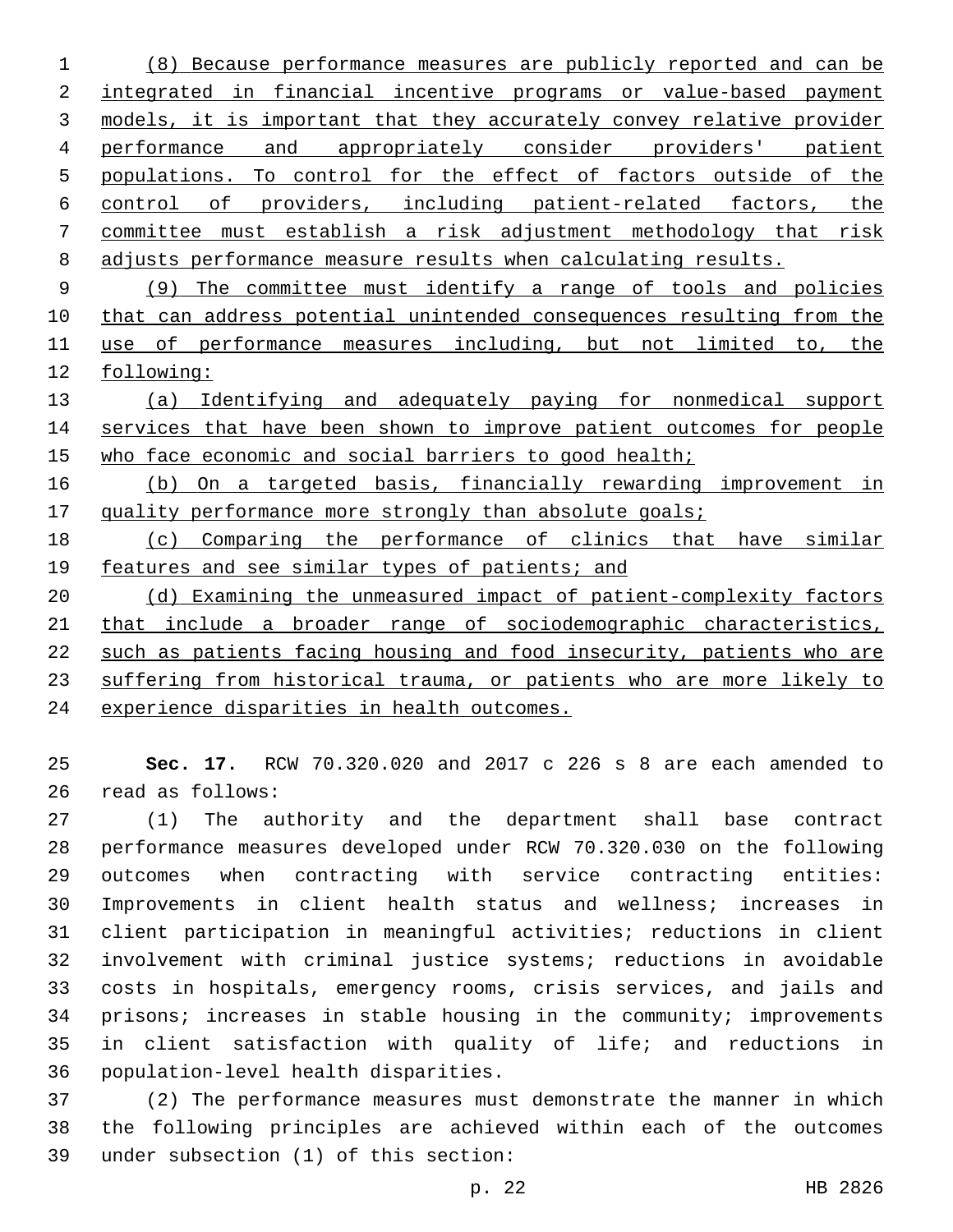(a) Maximization of the use of evidence-based practices will be given priority over the use of research-based and promising practices, and research-based practices will be given priority over the use of promising practices. The agencies will develop strategies to identify programs that are effective with ethnically diverse clients and to consult with tribal governments, experts within ethnically diverse communities and community organizations that serve 8 diverse communities;

 (b) The maximization of the client's independence, recovery, and 10 employment;

 (c) The maximization of the client's participation in treatment 12 decisions; and

 (d) The collaboration between consumer-based support programs in 14 providing services to the client.

 (3) In developing performance measures under RCW 70.320.030, the authority and the department shall consider expected outcomes relevant to the general populations that each agency serves. The authority and the department may adapt the outcomes to account for the unique needs and characteristics of discrete subcategories of populations receiving services, including ethnically diverse 21 communities.

 (4) The authority and the department shall coordinate the establishment of the expected outcomes and the performance measures between each agency as well as each program to identify expected outcomes and performance measures that are common to the clients enrolled in multiple programs and to eliminate conflicting standards 27 among the agencies and programs.

 (5)(a) The authority and the department shall establish timelines and mechanisms for service contracting entities to report data related to performance measures and outcomes, including phased implementation of public reporting of outcome and performance measures in a form that allows for comparison of performance measures and levels of improvement between geographic regions of Washington.

 (b) The authority and the department may not release any public reports of client outcomes unless the data has been deidentified and aggregated in such a way that the identity of individual clients cannot be determined through directly identifiable data or the 38 combination of multiple data elements.

 (6) The authority and department must establish a performance measure to be integrated into the statewide common measure set which

p. 23 HB 2826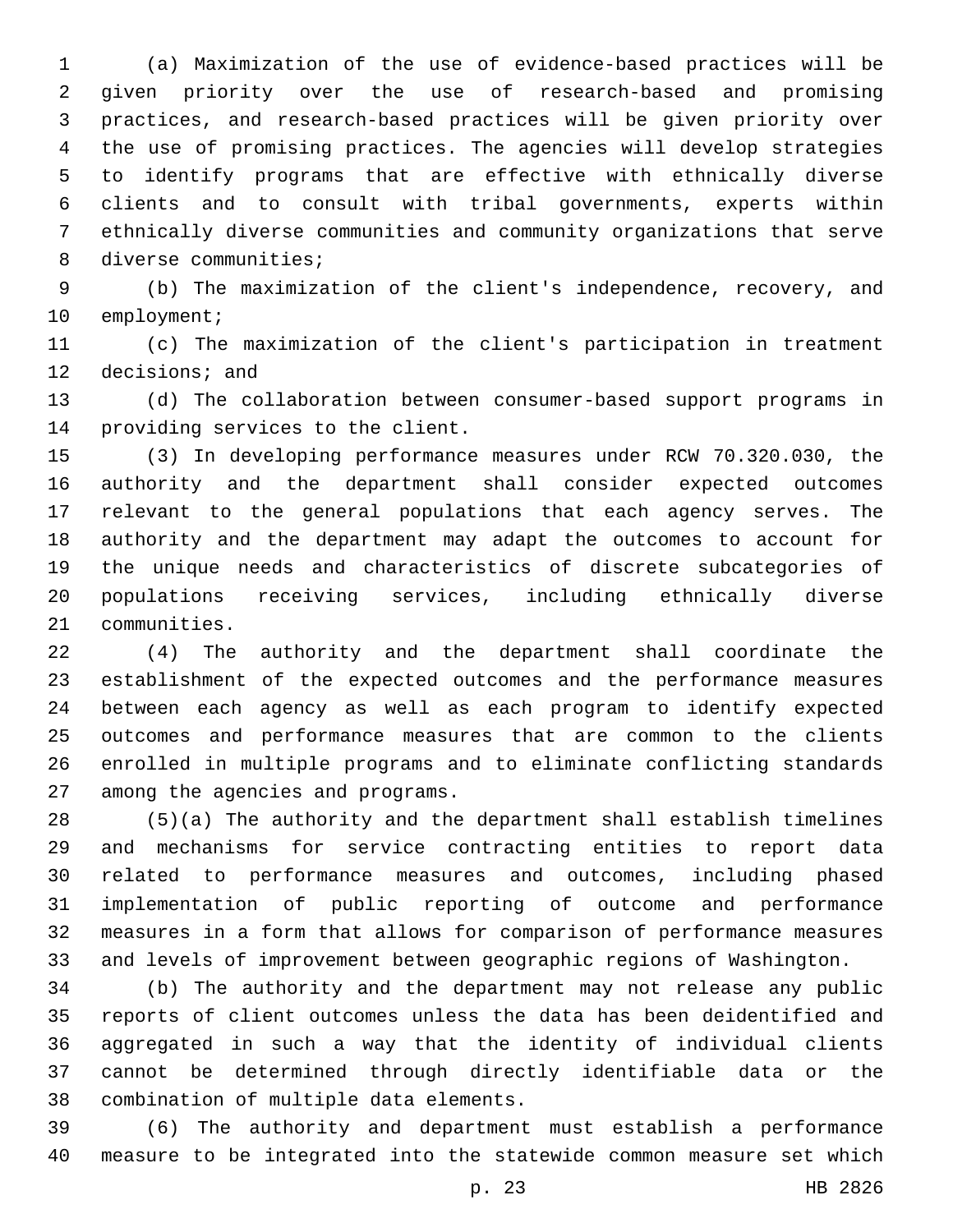tracks effective integration practices of behavioral health services 2 in primary care settings.

 (7) The authority and the department must develop performance measures and a risk adjustment methodology for all medicaid enrollees, including American Indian and Alaska Native enrollees, that meets the requirements of RCW 41.05.690.

 **Sec. 18.** RCW 43.84.092 and 2017 3rd sp.s. c 25 s 50, 2017 3rd sp.s. c 12 s 12, and 2017 c 290 s 8 are each reenacted and amended to 9 read as follows:

 (1) All earnings of investments of surplus balances in the state treasury shall be deposited to the treasury income account, which account is hereby established in the state treasury.

 (2) The treasury income account shall be utilized to pay or receive funds associated with federal programs as required by the federal cash management improvement act of 1990. The treasury income account is subject in all respects to chapter 43.88 RCW, but no appropriation is required for refunds or allocations of interest earnings required by the cash management improvement act. Refunds of interest to the federal treasury required under the cash management improvement act fall under RCW 43.88.180 and shall not require appropriation. The office of financial management shall determine the amounts due to or from the federal government pursuant to the cash management improvement act. The office of financial management may direct transfers of funds between accounts as deemed necessary to implement the provisions of the cash management improvement act, and this subsection. Refunds or allocations shall occur prior to the distributions of earnings set forth in subsection (4) of this 28 section.

 (3) Except for the provisions of RCW 43.84.160, the treasury income account may be utilized for the payment of purchased banking services on behalf of treasury funds including, but not limited to, depository, safekeeping, and disbursement functions for the state treasury and affected state agencies. The treasury income account is subject in all respects to chapter 43.88 RCW, but no appropriation is required for payments to financial institutions. Payments shall occur prior to distribution of earnings set forth in subsection (4) of this 37 section.

 (4) Monthly, the state treasurer shall distribute the earnings credited to the treasury income account. The state treasurer shall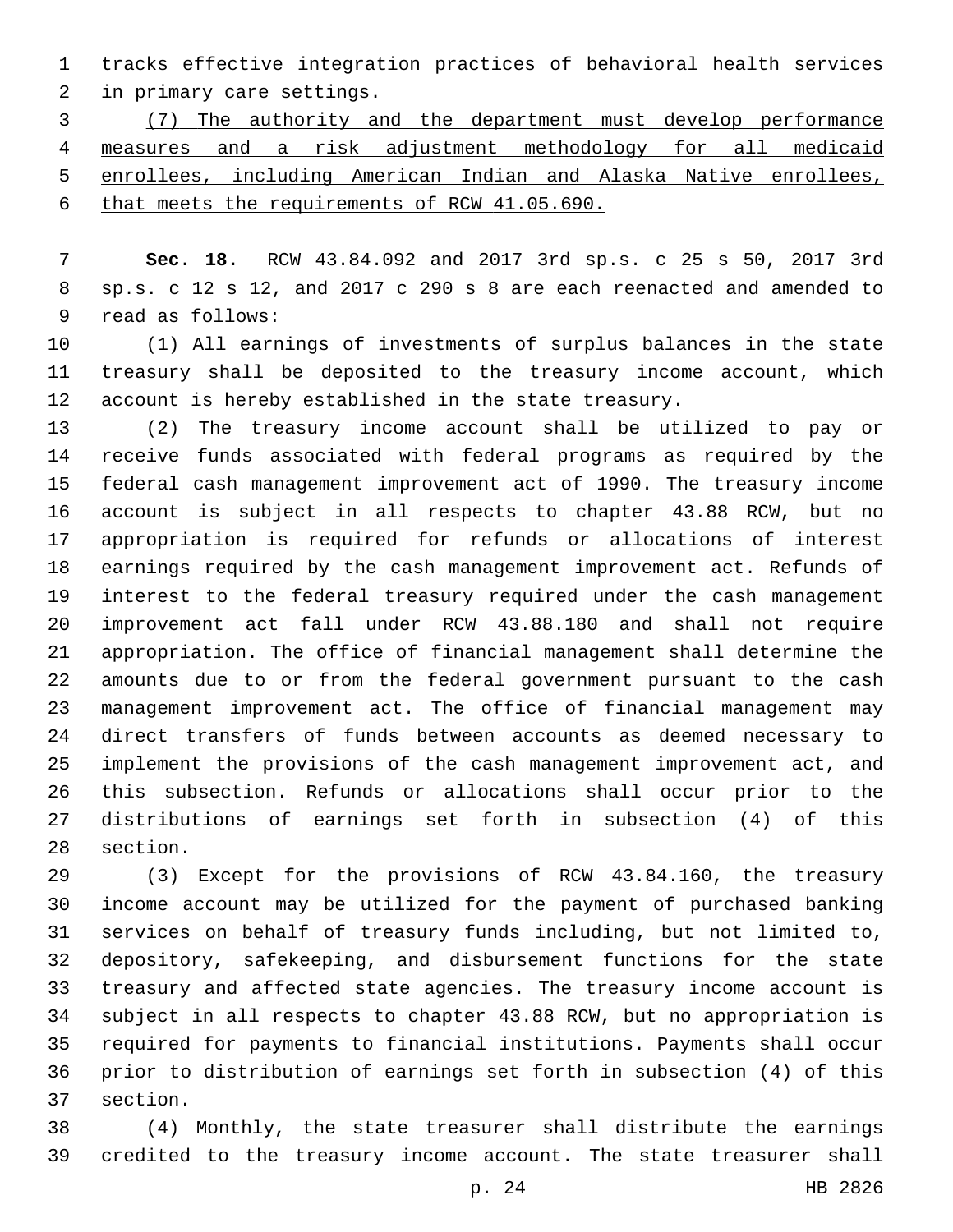credit the general fund with all the earnings credited to the 2 treasury income account except:

 (a) The following accounts and funds shall receive their proportionate share of earnings based upon each account's and fund's average daily balance for the period: The aeronautics account, the aircraft search and rescue account, the Alaskan Way viaduct replacement project account, the brownfield redevelopment trust fund account, the budget stabilization account, the capital vessel replacement account, the capitol building construction account, the Cedar River channel construction and operation account, the Central Washington University capital projects account, the charitable, educational, penal and reformatory institutions account, the Chehalis basin account, the cleanup settlement account, the Columbia river basin water supply development account, the Columbia river basin taxable bond water supply development account, the Columbia river basin water supply revenue recovery account, the common school construction fund, the community forest trust account, the connecting Washington account, the county arterial preservation account, the county criminal justice assistance account, the deferred compensation administrative account, the deferred compensation principal account, the department of licensing services account, the department of retirement systems expense account, the developmental disabilities community trust account, the diesel idle reduction account, the drinking water assistance account, the drinking water assistance administrative account, the early learning facilities development account, the early learning facilities revolving account, the Eastern Washington University capital projects account, the Interstate 405 express toll lanes operations account, the education construction fund, the education legacy trust account, the election account, the electric vehicle charging infrastructure account, the energy freedom account, the energy recovery act account, the essential rail assistance account, The Evergreen State College capital projects account, the federal forest revolving account, the ferry bond retirement fund, the freight mobility investment account, the freight mobility multimodal account, the grade crossing protective fund, the 36 public health services account, ((the high capacity transportation account,)) the state higher education construction account, the higher education construction account, the highway bond retirement fund, the highway infrastructure account, the highway safety fund, the high occupancy toll lanes operations account, the hospital safety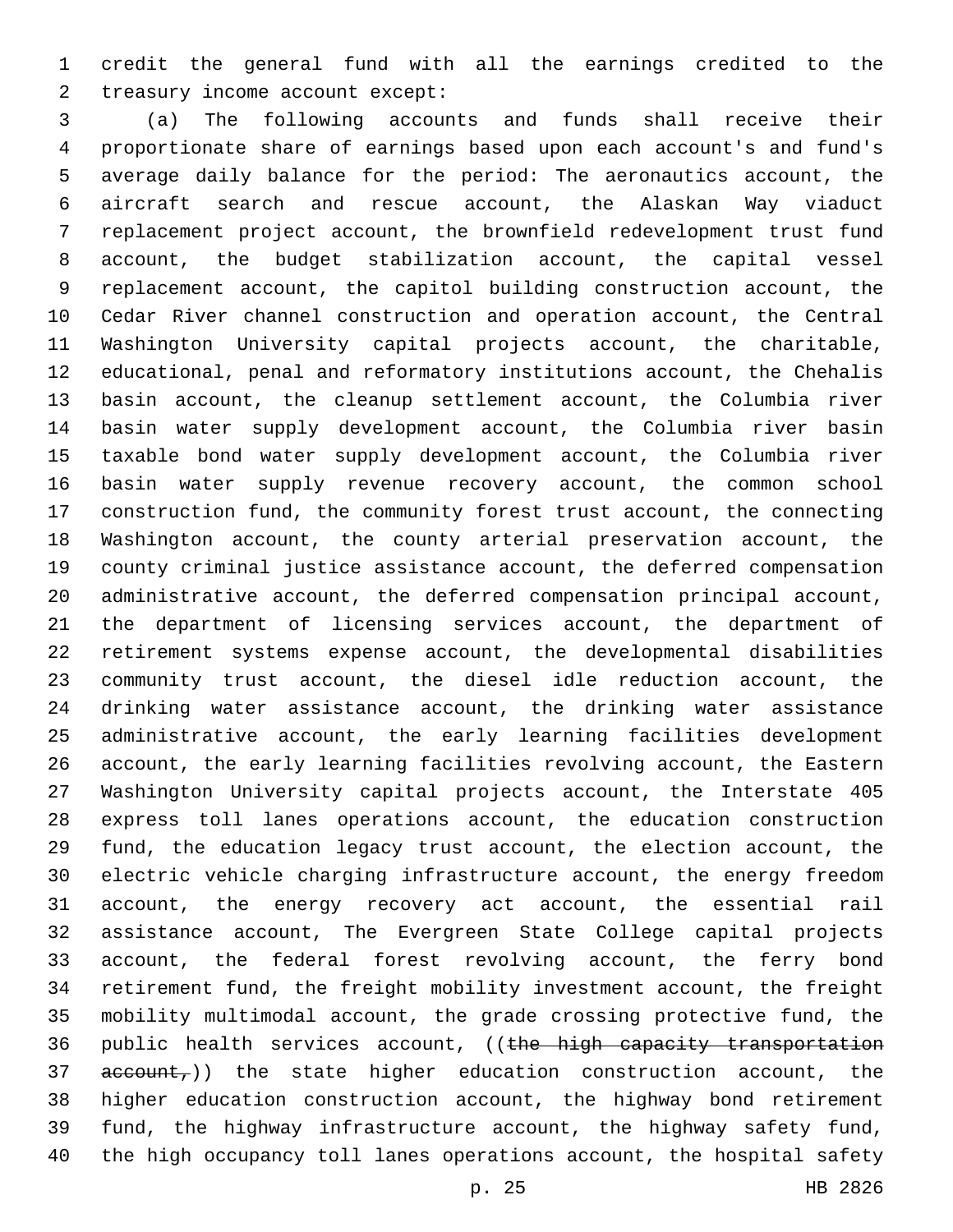net assessment fund, the Indian health improvement reinvestment account, the industrial insurance premium refund account, the judges' retirement account, the judicial retirement administrative account, the judicial retirement principal account, the local leasehold excise tax account, the local real estate excise tax account, the local sales and use tax account, the marine resources stewardship trust account, the medical aid account, the mobile home park relocation fund, the money-purchase retirement savings administrative account, the money-purchase retirement savings principal account, the motor vehicle fund, the motorcycle safety education account, the multimodal transportation account, the multiuse roadway safety account, the municipal criminal justice assistance account, the natural resources deposit account, the oyster reserve land account, the pension funding stabilization account, the perpetual surveillance and maintenance account, the pollution liability insurance agency underground storage tank revolving account, the public employees' retirement system plan 1 account, the public employees' retirement system combined plan 2 and plan 3 account, the public facilities construction loan revolving account beginning July 1, 2004, the public health supplemental account, the public works assistance account, the Puget Sound capital construction account, the Puget Sound ferry operations account, the Puget Sound taxpayer accountability account, the real estate appraiser commission account, the recreational vehicle account, the regional mobility grant program account, the resource management cost account, the rural arterial trust account, the rural mobility grant program account, the rural Washington loan fund, the sexual assault prevention and response account, the site closure account, the skilled nursing facility safety net trust fund, the small city pavement and sidewalk account, the special category C account, the special wildlife account, the state employees' insurance account, the state employees' insurance reserve account, the state investment board expense account, the state investment board commingled trust fund accounts, the state patrol highway account, the state route number 520 civil penalties account, the state route number 520 corridor account, the state wildlife account, the supplemental pension account, the Tacoma Narrows toll bridge account, the teachers' retirement system plan 1 account, the teachers' retirement system combined plan 2 and plan 3 account, the tobacco prevention and control account, the tobacco settlement account, the toll facility bond retirement account, the transportation 2003 account (nickel